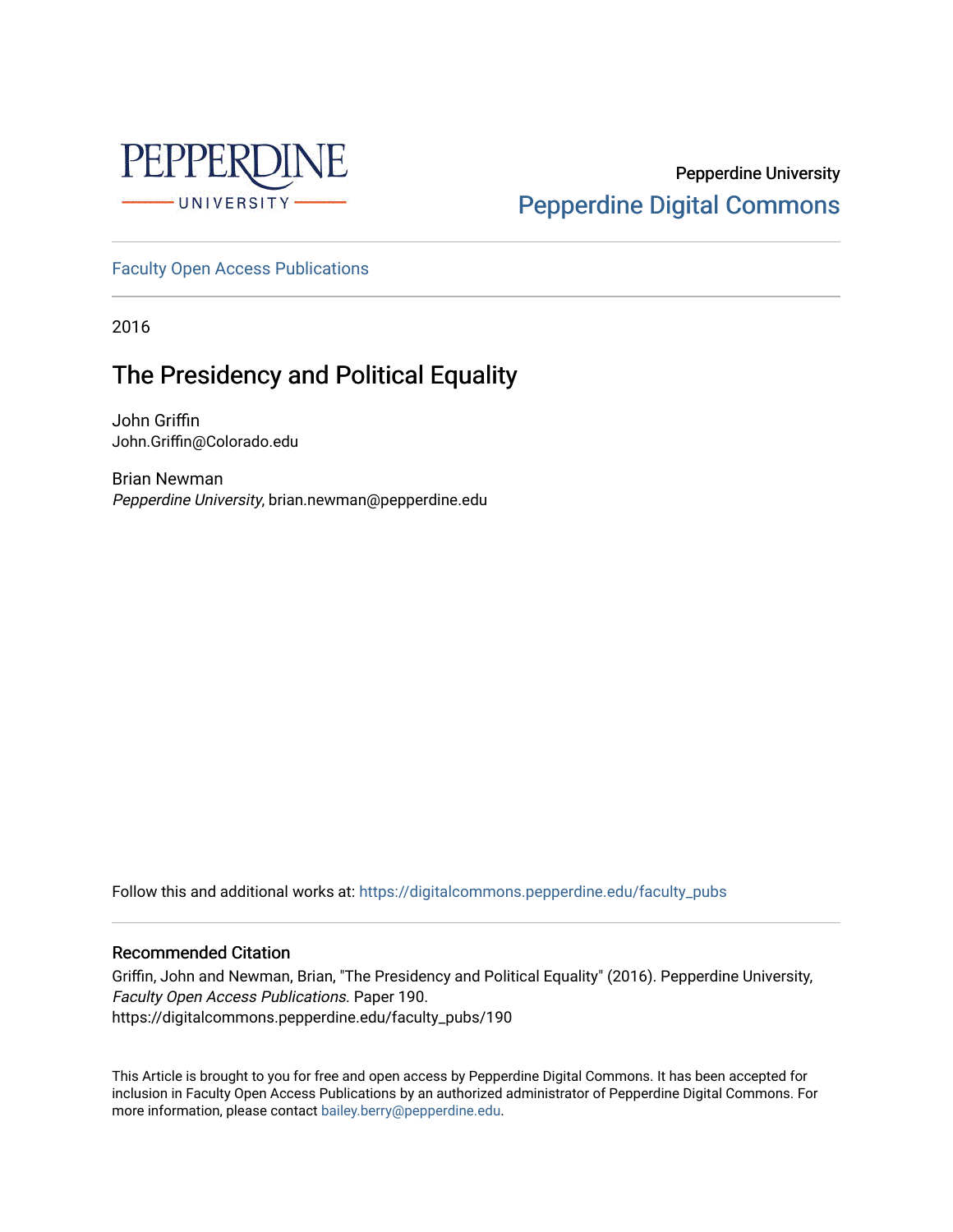# **The Presidency and Political Equality**

John D. Griffin University of Colorado Boulder John.Griffin@Colorado.edu

Brian Newman Pepperdine University [Brian.Newman@Pepperdine.edu](mailto:Brian.Newman@Pepperdine.edu)

*This is the Authors' Original Manuscript of an article published by Taylor & Francis in Congress and the Presidency, 2016. If you request from Brian Newman (*[brian.newman@pepperdine.edu](mailto:brian.newman@pepperdine.edu)*) I would be happy to send you the Version of Record.* Version of Record:<https://www.tandfonline.com/doi/full/10.1080/07343469.2016.1203374> Griffin, John D. and Brian Newman. 2016. "The Presidency and Political Equality." *Congress* 

*and the Presidency*. 43(3): 352-376.

# **Abstract**

When black and white Americans want the president to do different things, who wins? When low income earners prefer different government action than do middle and high income earners, whose preferences are reflected in presidential behavior? Recent studies show that congressional behavior often most closely follows the preferences of the white and the wealthy, but we know relatively little about presidential behavior. Since the president and Congress make policy together, it is important to understand the extent of political equality in presidential behavior. We examine the degree to which presidents have provided equal representation to these groups over the past four decades. We compare the preferences of these groups for federal spending in various budget domains to presidents' subsequent budget proposals in those domains from 1974 to 2010. Over this period, presidents' proposals aligned more with the preferences of whites and high income earners. However, Republican presidents are driving this overall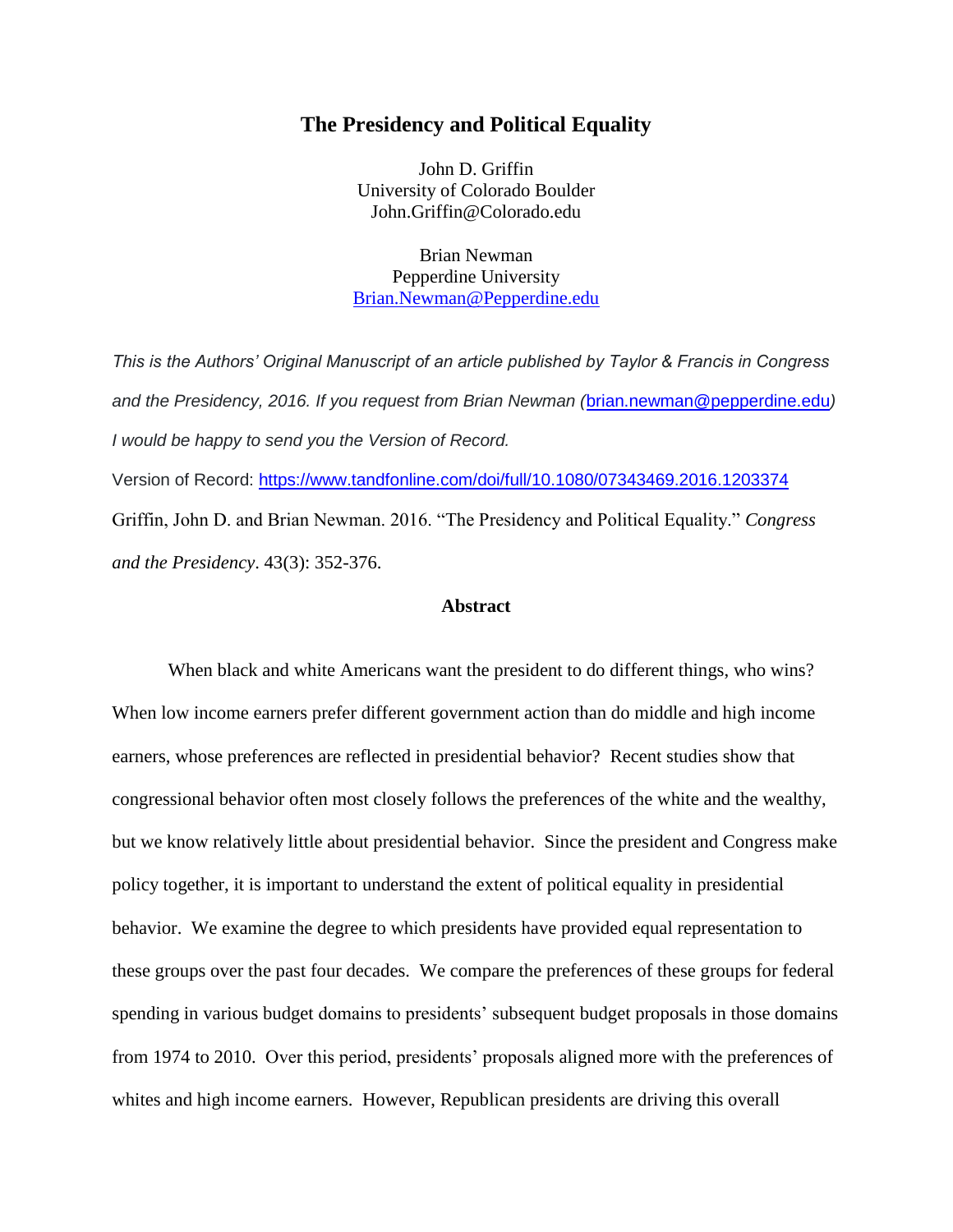pattern. Democratic presidents represent racial and income groups equally, but Republicans' proposals are much more consistent with the spending preferences of whites and high income earners. This pattern of representation reflects the composition of the president's party coalition and the spending preferences of groups within the party coalition.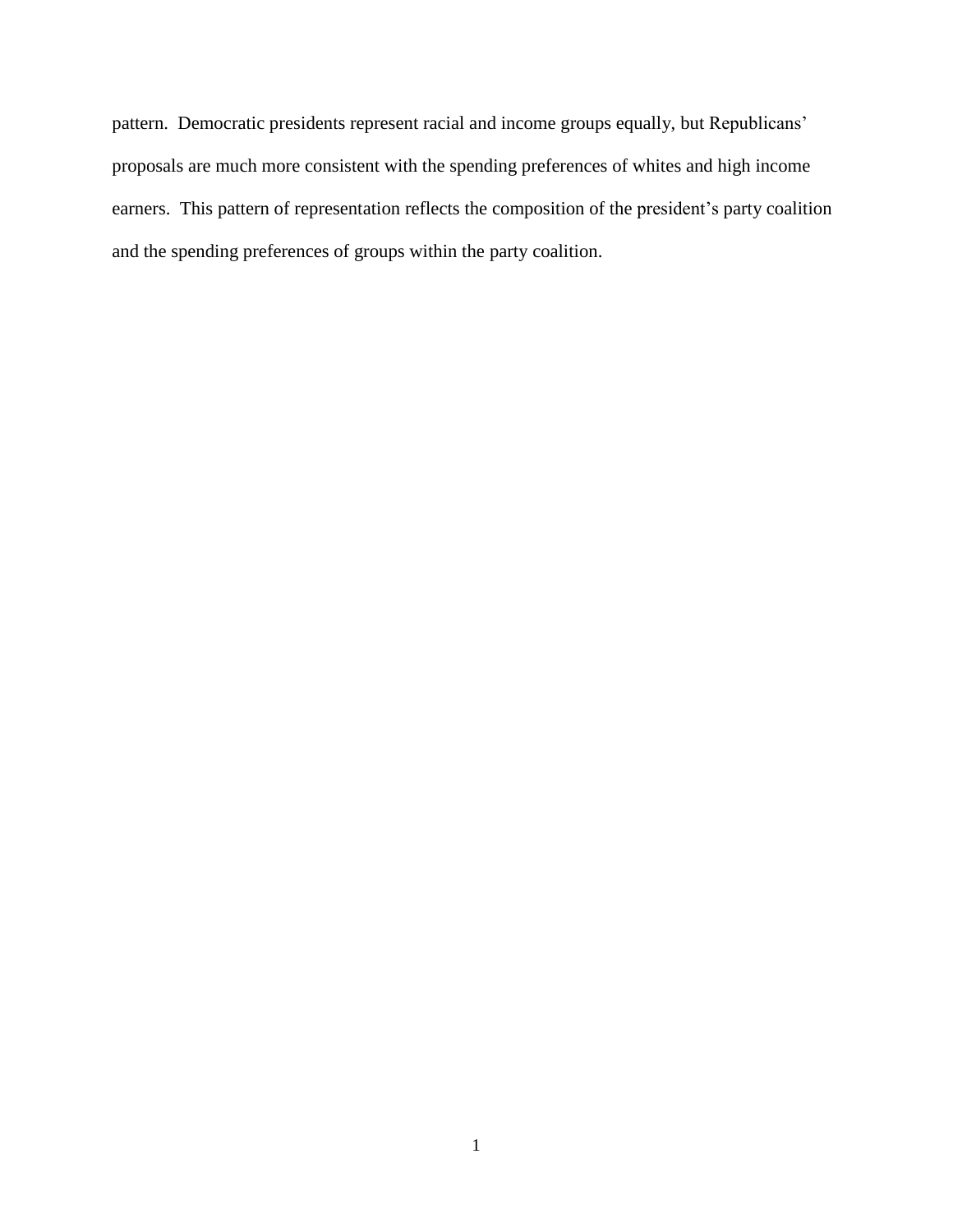Who gets what they want from government? That is, whose preferences for government policy are best reflected in the policies government creates? Sidney Verba (2003, 663) argued "the equal consideration of the preferences and interests of all citizens" is "one of the bedrock principles in a democracy." Yet, several recent studies of U.S. politics find that the wealthy and whites are more likely than the poor and racial/ethnic minorities to see their preferences reflected in government behavior and policy (e.g., Jacobs and Page 2005; Bartels 2008; Griffin and Newman 2008; Ellis 2012; Flavin 2012; Gilens 2012; Gilens and Page 2014). Additional works qualify, critique, and complicate these studies (e.g., Soroka and Wlezien 2008; Bhatti and Erikson 2011), finding that the degree of inequality in political outcomes varies across political contexts (e.g., Rigby and Wright 2011, 2013; Ellis 2013; Brunner, Ross, and Washington 2013; Flavin 2015), though few have argued that the American political system reflects the preferences of various income and racial groups equally. The vast majority of this literature examines the content of public policy or congressional behavior. We know much less about presidential representation of income and racial/ethnic groups. Although presidency scholars have made major strides in understanding when and how much presidential behavior mirrors public preferences (e.g., Cohen 1997; Erikson et al. 2002, Canes-Wrone and Shotts 2004; Rottinghaus 2006; Druckman and Jacobs 2011), according to Druckman and Jacobs (2009), we have just begun to appreciate which groups' preferences presidents represent best.

In this study, we seek a more complete understanding of whose preferences are best represented in presidential behavior. In doing so, we build on and contribute to a growing literature that examines inequality in political representation more broadly (e.g., Enns and Wlezien 2011). It is not a foregone conclusion that the patterns of inequality seen elsewhere in the American political system would also characterize the presidency. The president serves as a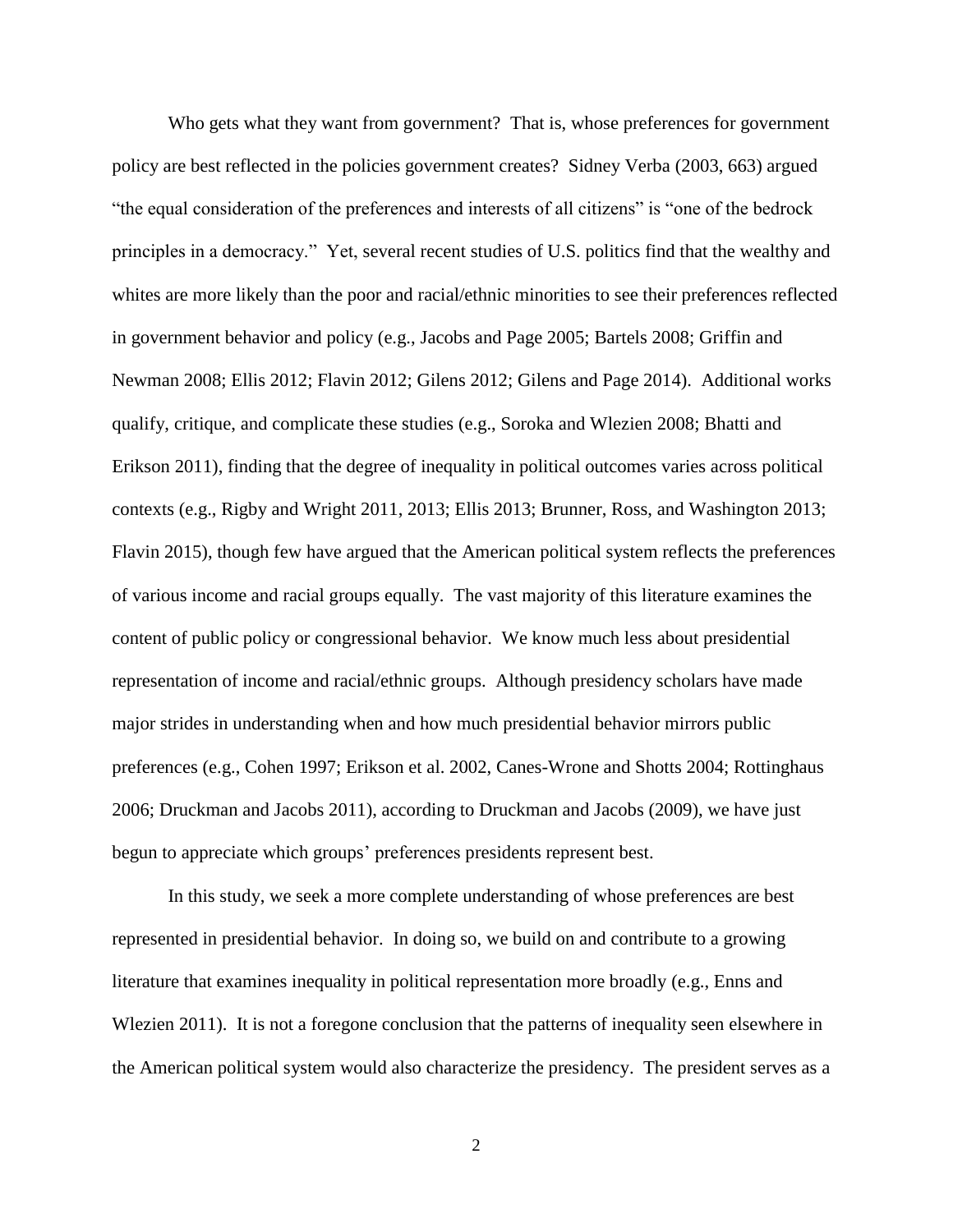national leader, rather a representative of a smaller, sometimes more homogeneous, constituency like members of Congress (Baker 2008), which can generate different incentives to represent specific groups. Moreover, presidential and congressional representation may differ given institutional differences in method of election, term length, term limits, and citizens' different expectations of these elected officials. For example, legislators who are retiring, thus free from electoral pressures to represent their constituents' preferences, behave differently than legislators running for reelection (e.g. Rothenberg and Sanders 2007). Since second-term presidents spend half their tenure in office without the possibility of reelection, unlike the vast majority of members of Congress, presidential behavior may differ from congressional behavior. If so, minority representation may vary significantly across the branches of government.

In the particular policy arena we study here, presidents' proposals for federal government spending, the president and members of Congress may often have different incentives for representation. Presumably, the public holds the President more accountable than members of Congress for the composition of the budget simply because the president proposes an entire budget. Members of Congress can request additional spending on areas of particular ideological or economic interest to their constituents, but members do not propose entire budgets, meaning they can often make requests without the hard choices the president must make: a dollar increase in one program means a dollar decrease in another or the president must bear the political cost of a bloated budget.

Moreover, it is important to examine equality of representation in the context of the presidency because the president plays the strongest and most direct role in representing citizens' preferences of any single actor in the American political system. A Member of Congress may represent her constituents well or poorly, but in the end, she is but one of 435 or 100 members in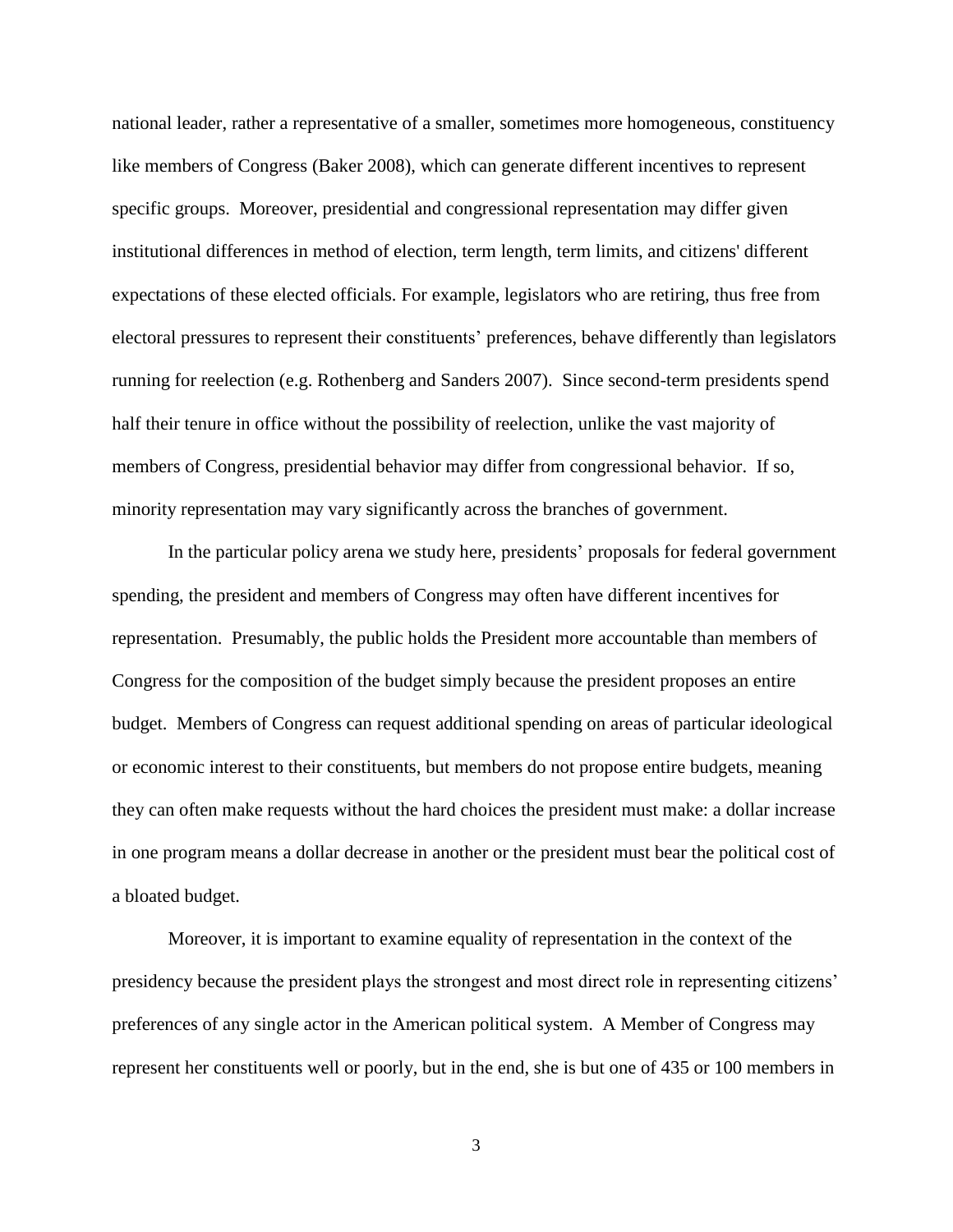a single chamber of a bicameral institution that comprises one of three branches of government. A constituent may be especially well represented by her member of the House, but that member has limited influence on the outputs of the House, much less the ultimate output of the policymaking process involving the House, Senate, and president. Thus, a connection between public preferences and policy outputs is important (Gilens 2012), but does not tell us much about the behavior of any specific individuals. In contrast, the president is a single actor who can often take direct action (Howell 2003). Of course, the president often relies heavily on others in the administration, but within the executive branch, the president's opinion is decisive, unlike individual lawmakers'. Thus, within the American system, the president has the most power to expand, shrink, or even reverse the patterns of unequal congressional representation. Consequently, the presidency should be of great significance to representation scholars.

We examine the degree to which presidents have provided equal representation to racial groups (blacks and whites—unfortunately our data source did not identify Latinos for most of our period of study) and to income groups (low, middle, and high income earners) over the past four decades. We observe whether these groups prefer government spending to increase, decrease, or remain about the same. We then compare group preferences to presidents' subsequent budget proposals to see whether presidential behavior matches group preferences. Doing so enables us to see, for example, how often presidents propose a spending increase in a domain when a group prefers more spending in that policy area. Analyzing data from 1974 to 2010, we find that presidents' proposals match whites' and high income earners' preferences significantly more often than the preferences of African-Americans and low income earners. In particular, Republican presidents' proposals are more often congruent with the spending preferences of whites and the wealthy. Democrats, on the other hand, tend to match the groups'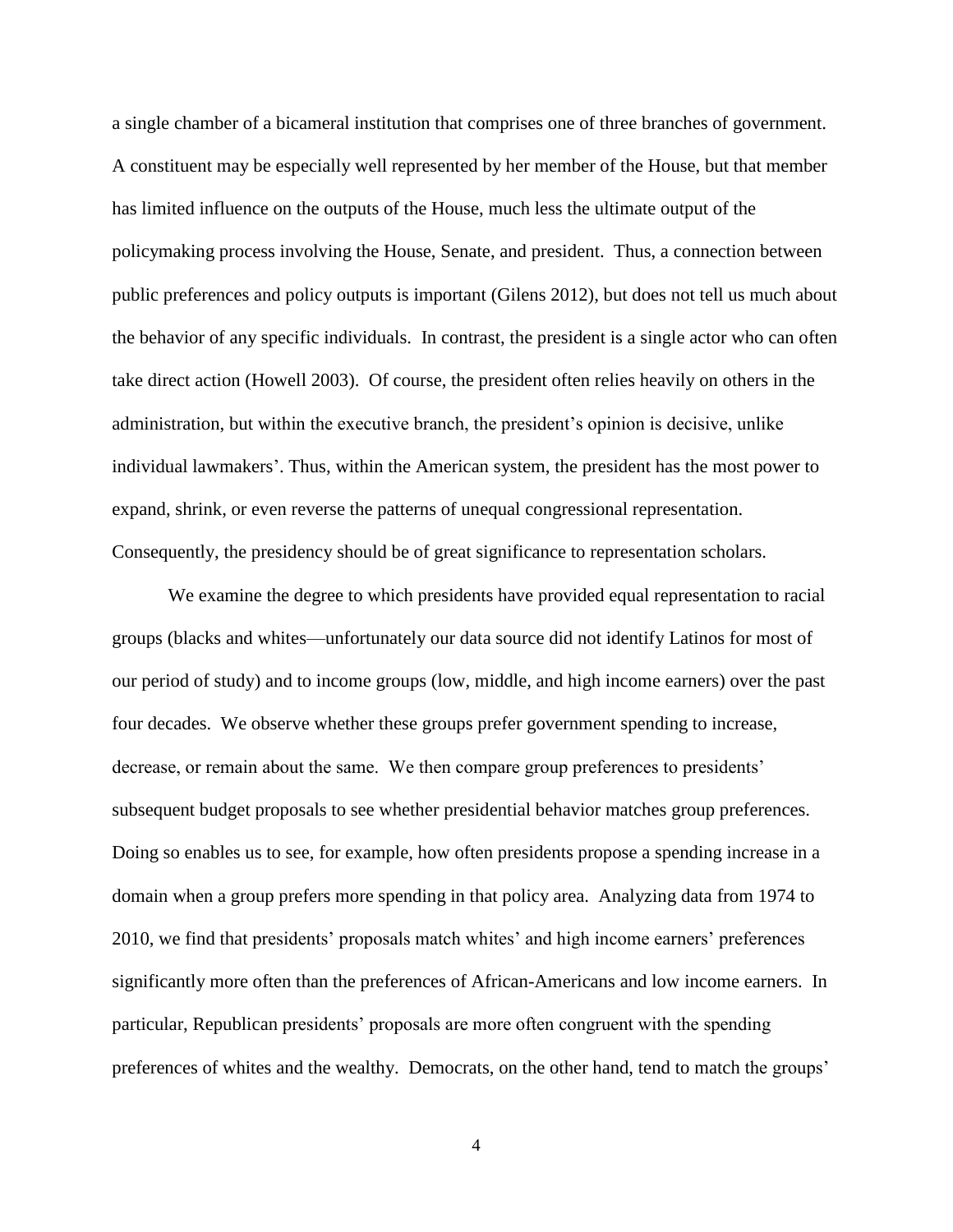preferences equally. This pattern of presidential representation reflects the composition of current party coalitions. That is, presidents act most consistently with the preferences of the largest groups in their party coalitions, leading to different patterns of representation for Democrats and Republicans.

## **BACKGROUND**

By political representation, we mean the relationship between what citizens want government actors to do and what they actually do. This connection between the governed and their governors is fundamental to democratic theory. Studies of political representation have analyzed the connection between mass public preferences as a whole and some government action, be it a roll call vote, government spending, or a general course of policy making (e.g., Page and Shapiro 1983; Erikson, et al. 2002; Wlezien 2004). Examining undifferentiated mass preferences has both strategic and normative appeal (Downs 1954). Most presidential representation studies follow suit in examining presidential responsiveness to majority opinion (e.g., Cohen 1997, 2015; Canes-Wrone and Shotts 2004; Druckman, Jacobs, and Ostermeier 2004; Rottinghaus 2006).

But, in one important respect focusing on majority representation is too simplistic. While the public often exhibits a surprising level of agreement on policy matters, it is made up of identifiable, politically-relevant groups that sometimes disagree, a fact presidents must confront when crafting strategies to maintain or build the coalition needed to win elections or advance policy goals (Bishin 2009; Druckman and Jacobs 2011). Sometimes policy makers simply cannot please the whole public because the public is sharply divided. In such instances, with whom do presidents side? Scholars are just beginning to understand the conditions under which presidents respond to the policy preferences of subgroups in the public (see Druckman and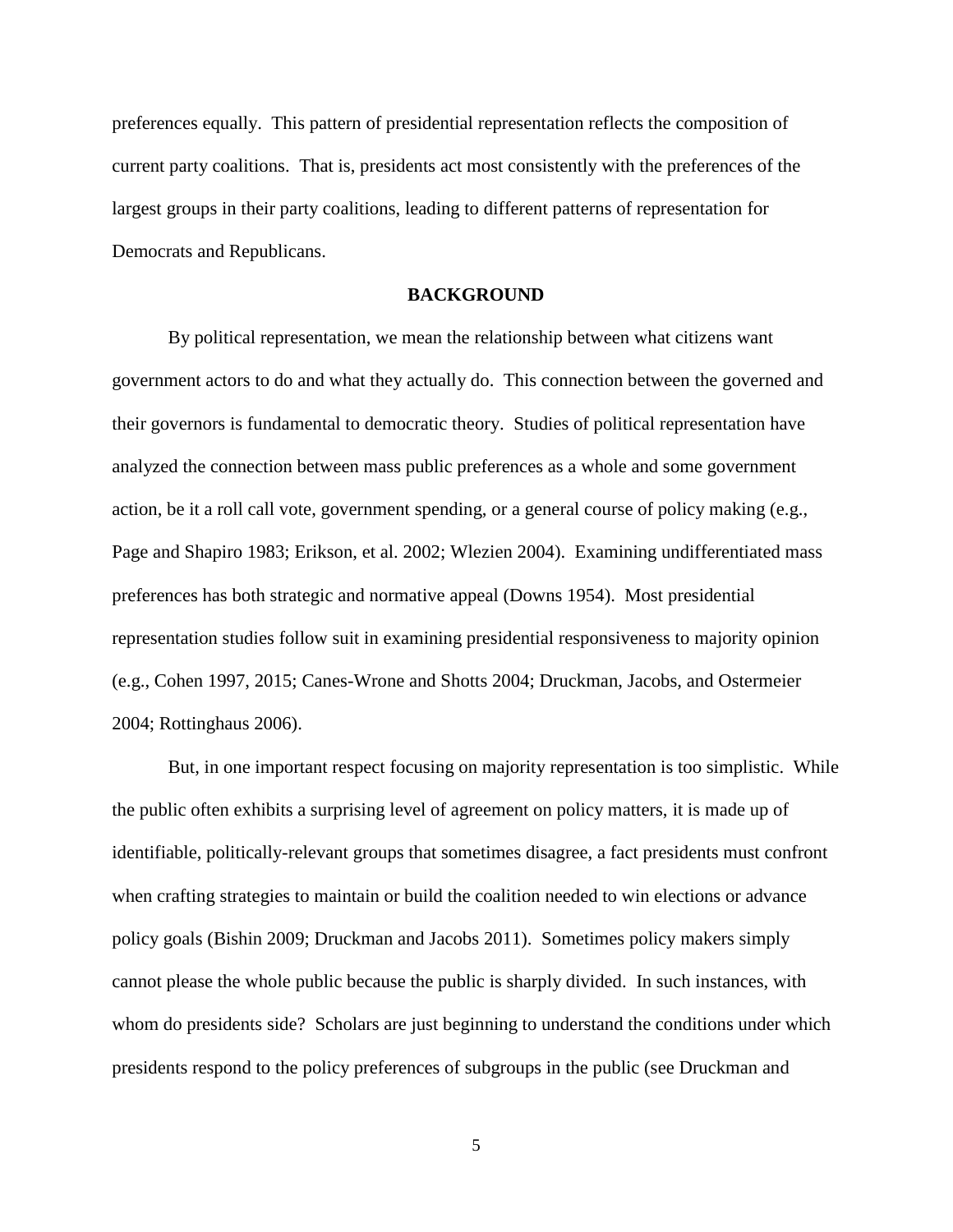Jacobs 2009) and most of the work so far has focused on representation of the president's partisans (e.g., Wood 2009; Eshbaugh-Soha and Rottinghaus 2013). Although we have learned much about the nature and extent of minority representation in Congress (e.g., Canon 1999; Griffin and Newman 2008; Bishin 2009; Minta 2011; Grose 2011; Hero and Preuhs 2013; Butler 2014), if we are to understand minority representation in the United States, with its system of separated powers, we must examine presidents' representation of subgroups.

Based on existing research, we expect that presidents will tend to side with those who will help them advance policy and electoral goals (Fiorina 1974; Wood 2009; Griffin and Newman 2013). The president's party coalition is an obvious source of such help. It will come as no surprise to students of American politics that the major parties' composition differs in terms of race and income. The General Social Survey (GSS) data we employ show that during the period of study (1974-2010), on average 19% of all Democrats were African-American, while only 3% of Republicans were African-American.<sup>1</sup> Clearly, Democrats have greater incentive to pay heed to blacks' preferences. Income differences between the parties, though not quite as sharp, are significant as well. Splitting the public into three roughly equally sized groups based on income, on average, 40% of the identifiers with each of parties were middle income earners, while 32% of Democrats were low income earners and 28% were high income earners. In contrast, 23% of Republicans were low income earners, while 38% earned high incomes. The Democrats' coalition is more balanced; the difference in the percent of high and low income earners is only 4 points, compared to 15 points for Republicans. Thus, Democrats have incentives to please both high and low income earners. In contrast, Republicans have greater incentive to respond to high income earners than low income earners when their views

 $\overline{a}$ 

 $<sup>1</sup>$  These tabulations include partisan leaners. We first obtained the relevant percentage from each survey</sup> and then calculated the mean of these percentages.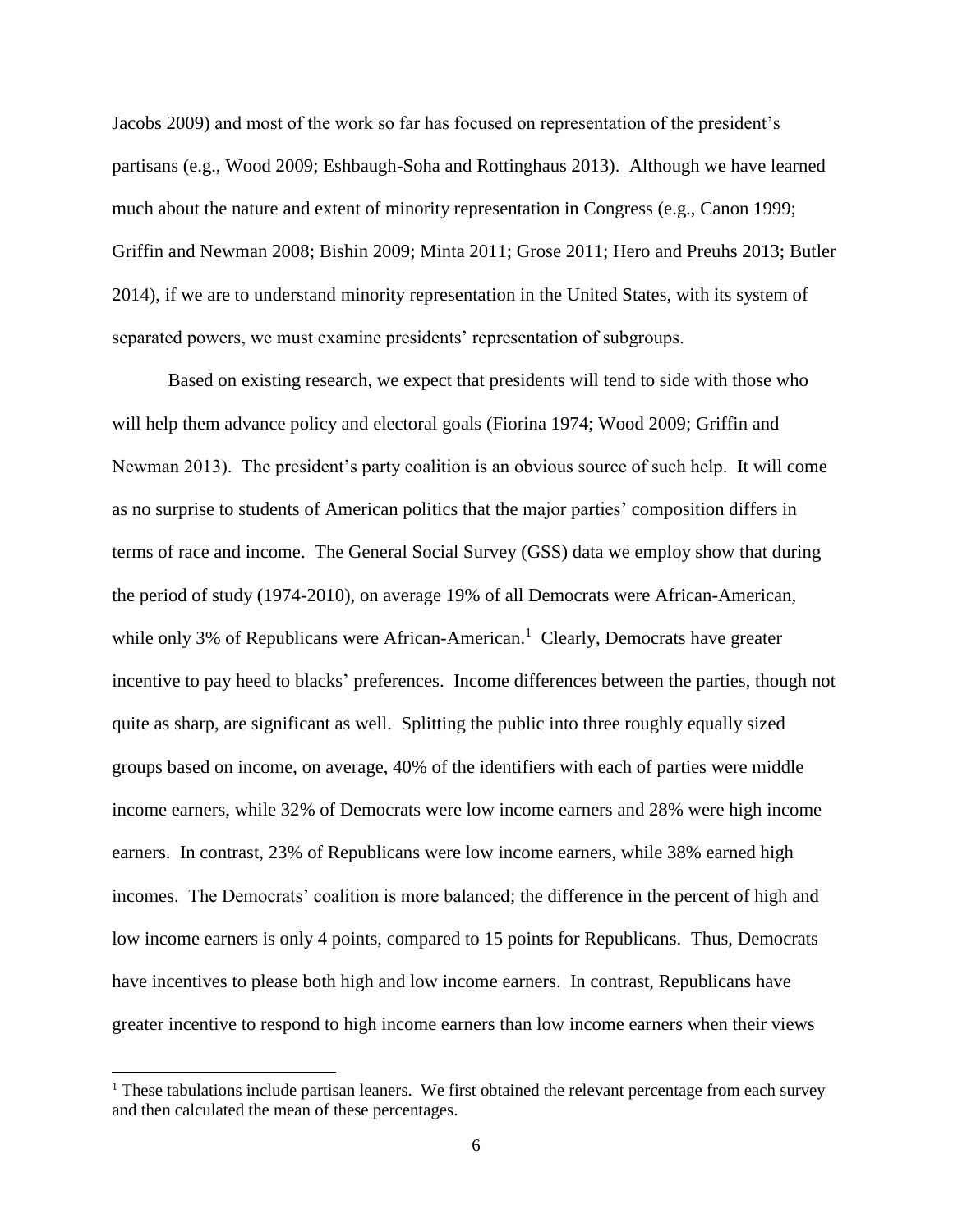conflict.<sup>2</sup> Consequently, we expect Democrats to represent racial and income groups fairly equally while Republican presidents will favor whites and the wealthy.

#### **DATA AND METHODS**

Assessing the degree of presidential policy representation various groups enjoy requires a measure of each group's policy preferences and corresponding presidential behavior. We follow Canes-Wrone and Shotts' (2004) approach of comparing public preferences for federal government spending in various issue domains to presidents' annual budget proposals. We drew preference measures from the GSS, which regularly asks whether "we're spending too much money," "too little money," or "about the right amount" on 11 different policy areas to the president's annual budgetary proposal in each of these domains (crime, defense, education, the environment, foreign aid, ground transportation, health care, parks and recreation, space exploration, welfare, and aid to big cities).

The GSS measured spending preferences in 26 years from 1974 to 2010 (almost every year from 1974 to 1994 and every even-numbered year since). These preference measures match up nicely with many of the "functions" defined in the federal budget, enabling us to observe whether the public's preference for increased spending on the environment, for example, was followed by a presidential proposal for more spending on the environment (Wlezien 2004; see Appendix for details about which spending items were matched with which budget functions). We compare preference measures in a given year to the president's next budgetary proposal, meaning preferences are measured prior to presidential behavior.<sup>3</sup> The unit of analysis is a

l

 $2$  Druckman and Jacobs (2011) provide additional support for this expectation, showing that Ronald Reagan was especially attentive to the preferences of high income earners.

<sup>&</sup>lt;sup>3</sup> Until 2006 the GSS is typically in the field sometime between January and March. Since 2006 the survey was fielded typically March to August. We compared GSS items in a given year (e.g., 1974) to the president's proposal for the following fiscal year (FY1976), which the administration would have compiled in the fall of 1974 and presented to Congress in February 1975. Following Canes-Wrone and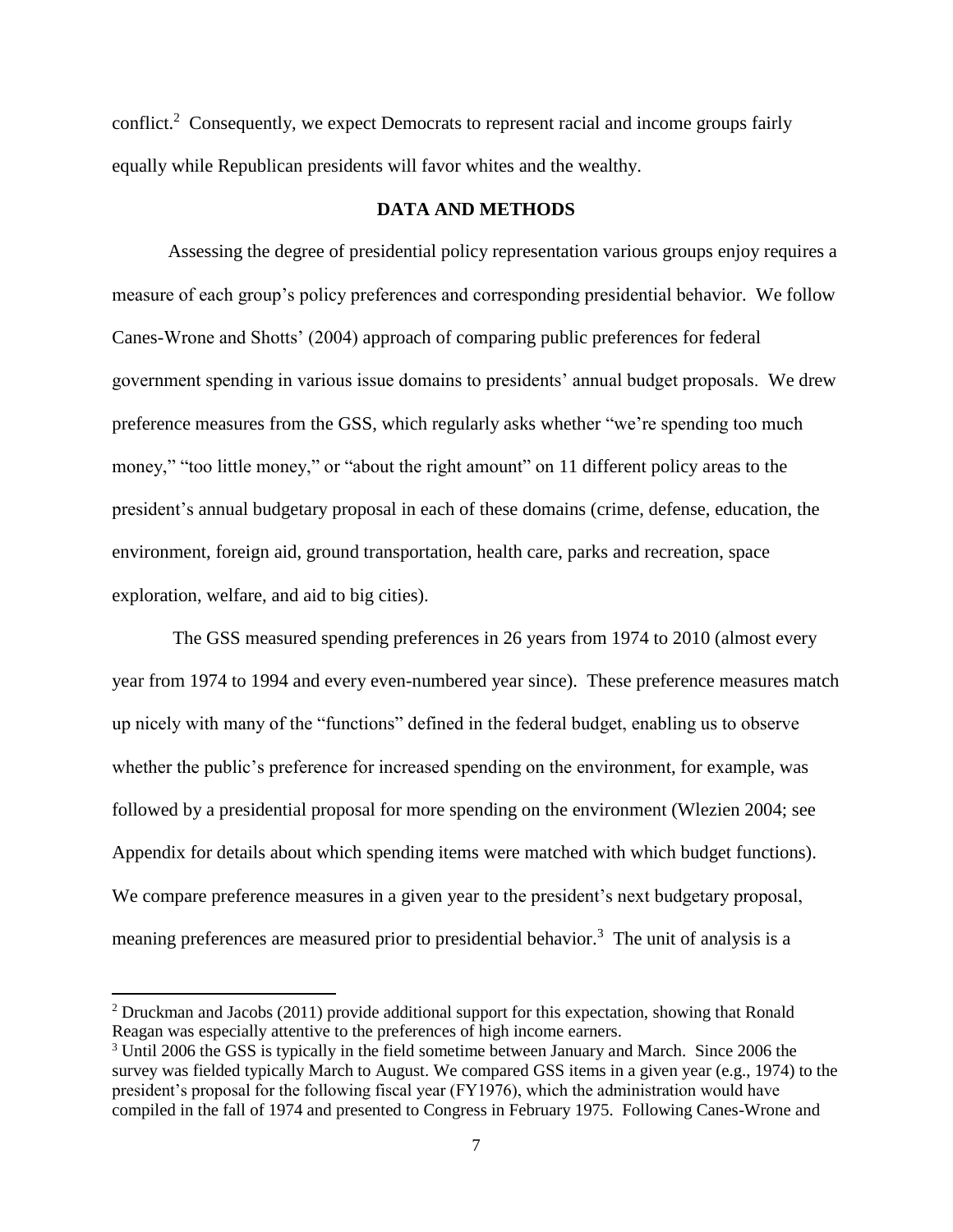particular domain in a particular year. Matching spending measures in the 26 years to budgetary proposals yields a total of 270 observations (the GSS did not include every spending item in every study).<sup>4</sup> As is typical in studies of unequal representation based on income, we created three income groups of roughly equal size based on the distribution of respondent incomes in each survey (Bartels 2008). The GSS did not include measures allowing us to identify Latinos for much of the time period, so in analyses of racial groups we only examine respondents identifying as white or African-American.

The general approach of comparing spending preferences with presidents' budgetary proposals has several attractions (Canes-Wrone and Shotts 2004). The president submits a budget proposal to Congress every year. The president's budget proposal includes spending proposals for virtually all aspects of the federal government. Examining budget proposals therefore provides a consistent and frequent measure of policy representation across a wide range of issue domains.

Perhaps more importantly, the budgetary process *requires* the president to take a range of policy positions every year. Apart from budget proposals, presidents are rarely required to take policy positions publicly. Typically, they can choose whether and when to make a statement about their position on any issue. A President has incentives to take public stands on issues where the president's position is popular and to avoid making unpopular positions public (Groseclose and McCarty 2001). As a result, if we only examine voluntary presidential issue

Shotts (2004), we compared the "estimate" for budgetary authority in a given fiscal year to the "estimate" for budgetary authority the previous fiscal year, or the figures the administration would have used as it prepared the next year's proposal.

<sup>4</sup> The budgets for FYs 1978, 1984 and 1985 only report by function, while many of our categories require more specific figures (broken down by subfunctions). Following Canes-Wrone and Shotts (2004, 691, note 4), we excluded the domains where we required more specific figures.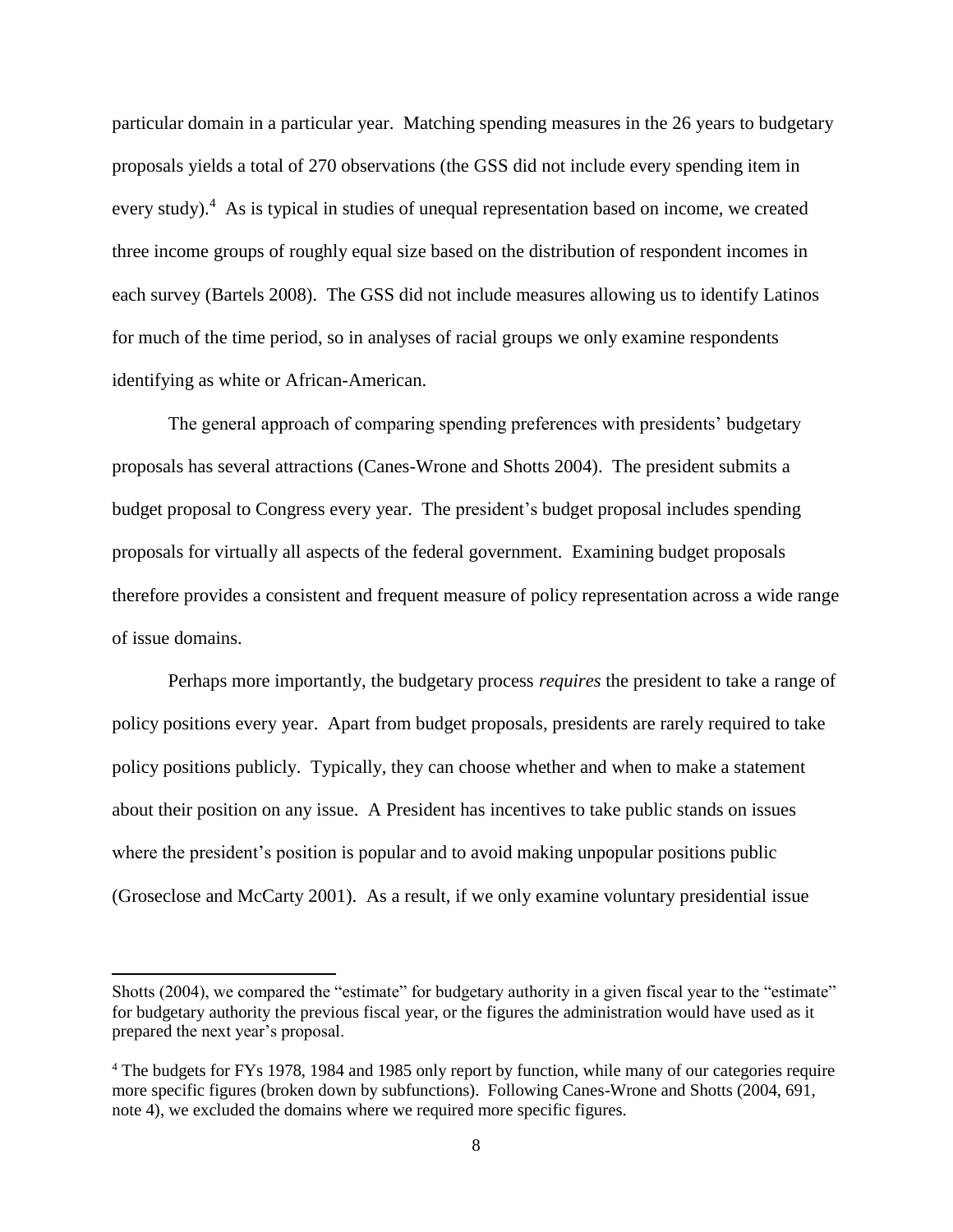positions it may be difficult to observe some instances in which the president is out of step with public preferences simply because presidents may not advertise their unpopular positions when this is avoidable. In addition, GSS spending items are strong measures of public preferences. The public's spending preferences react in quite sensible ways to real world events and changes in policy (Wlezien 1995) and citizens appear to have distinct preferences across domains rather than merely "global" spending preferences (Jacoby 1994; Wlezien 2004).<sup>5</sup> In short, our approach focuses on substantive representation in an important arena (allocating government resources) that covers a variety of issue domains in a legal context that requires presidents to make proposals annually. This setup provides a consistent set of data over a relatively long period of time with the analytical advantage of required, rather than voluntary, proposals from the president.

Although our approach has its advantages, we recognize that it is but one way to study representation, which is a rich and complex phenomenon (e.g., Pitken 1967; Canon 1999; Tate 2003; Conley 2005). For example, our approach does not reflect all of the many symbolic elements of presidential representation (e.g., Pitken 1967; Waterman, et al. 1999). Consider the importance of Obama's statement just after Trayvon Martin's death, "if I had a son, he'd look like Trayvon" or leaving an empty chair next to Michelle Obama during his last State of the Union address to signify victims of gun violence. Our approach misses these important symbolic dimensions of representation.<sup>6</sup> Nevertheless, as House Speaker, John Boehner, argued "the

<sup>&</sup>lt;sup>5</sup> As Wlezien and Soroka (2011) point out, question wording can affect respondents' stated spending preferences. As such, we may over- or under-estimate the true degree to which policy responds to preferences at large. This is an important concern. However, to affect our conclusions about group disparities, wording effects would have to differ across racial groups. We are unaware of any literature that finds differential wording effects across groups.

<sup>&</sup>lt;sup>6</sup> Moreover, the policy domains cover a number of programs so the president could propose a cut in welfare spending overall, but propose an increase in grants to minority businesses (we thank an anonymous reviewer for noting this). We also recognize that spending is not the only dimension of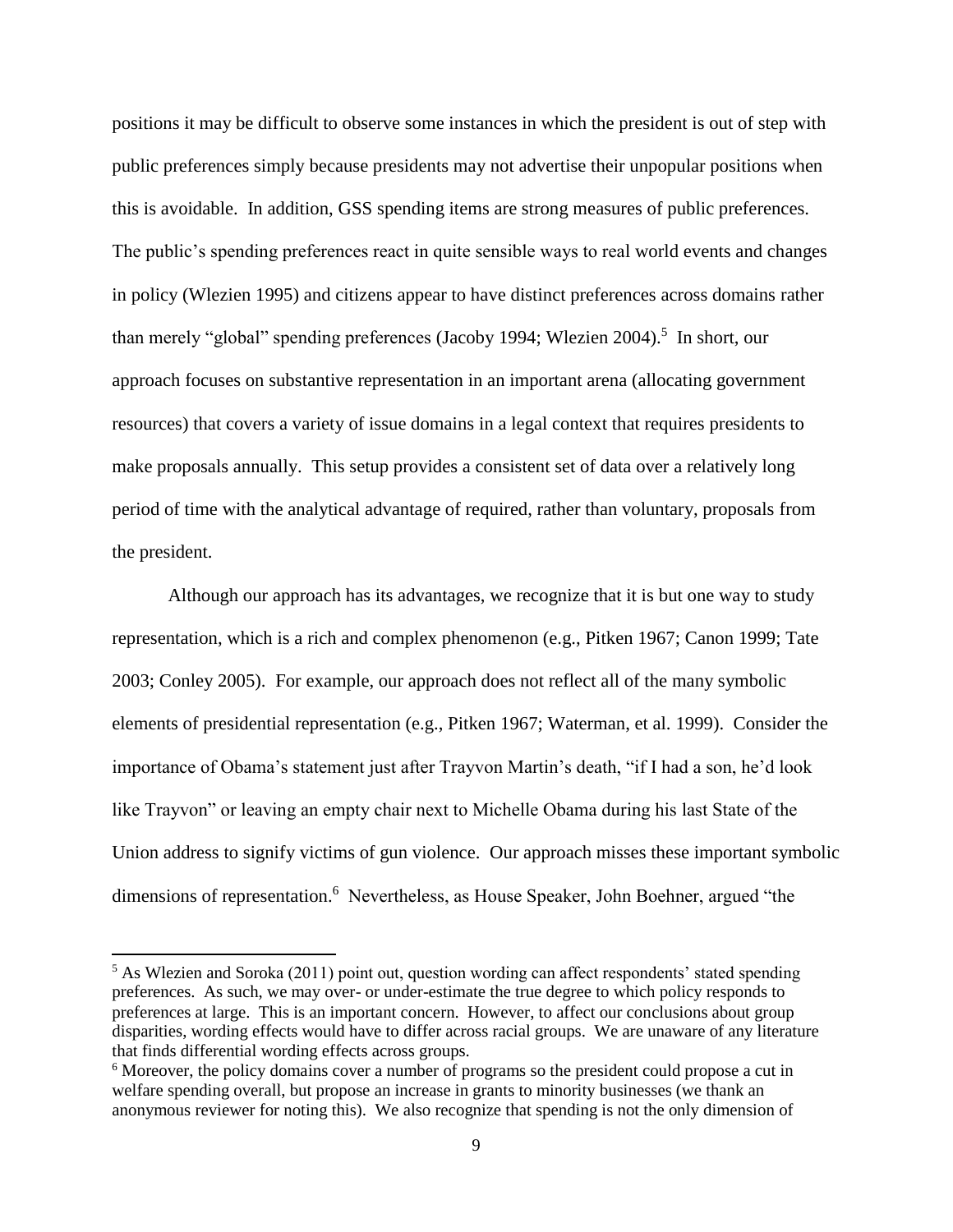budget is an opportunity to lay out your priorities," and since much of government's impact on people's lives stems from the ways it spends money, the president's budget is an important piece of government action."<sup>7</sup>

In addition, it is important to note that budgetary proposals may sometimes be strategic (Kiewiet and McCubbins 1985). For example, in theory the president may prefer only modest increases in education funding, but initially ask for a large increase to stake out a bargaining position. Despite this possibility, presidents face strong incentives to propose sincere budget requests. Kiewiet and McCubbins (1988) contend that under many circumstances, presidential misrepresentation of preferences leads to a less preferred outcome than sincere representation of preferences. In addition, they argue that voters are likely to sanction presidents who are not sincere, which presidents anticipate when formulating their proposals. Moreover, a number of studies treat budget proposals as non-strategic (Kiewiet and MCCubbins 1988; Canes-Wrone 2001; Canes-Wrone and Shotts 2004). Finally, we note that our measure of policy representation and research design do not enable us to make direct causal claims that citizens influenced presidential behavior. We can only measure congruence between preferences and presidential behavior and see whether the degree of congruence varies across groups.

We adopt two specific approaches within the general framework of comparing spending preferences to spending proposals. First, we classify each case as an instance of congruence or non-congruence for each group. Group preferences and presidential proposals are congruent if 1)

policy. In criminal justice, for example, individual citizens may care as much or more about the laxness or severity of sentencing policy than they do about the amount spent. Likewise, the amount spent may be less important than how that money is spent (e.g., for prisons or rehabilitation). Thus, we analyze just one dimension of policy responsiveness.

<sup>7</sup> See [http://www.nytimes.com/2013/03/15/us/politics/boehner-says-election-losses-wont-deter-push-for](http://www.nytimes.com/2013/03/15/us/politics/boehner-says-election-losses-wont-deter-push-for-smaller-government.html?_r=0)[smaller-government.html?\\_r=0\)](http://www.nytimes.com/2013/03/15/us/politics/boehner-says-election-losses-wont-deter-push-for-smaller-government.html?_r=0).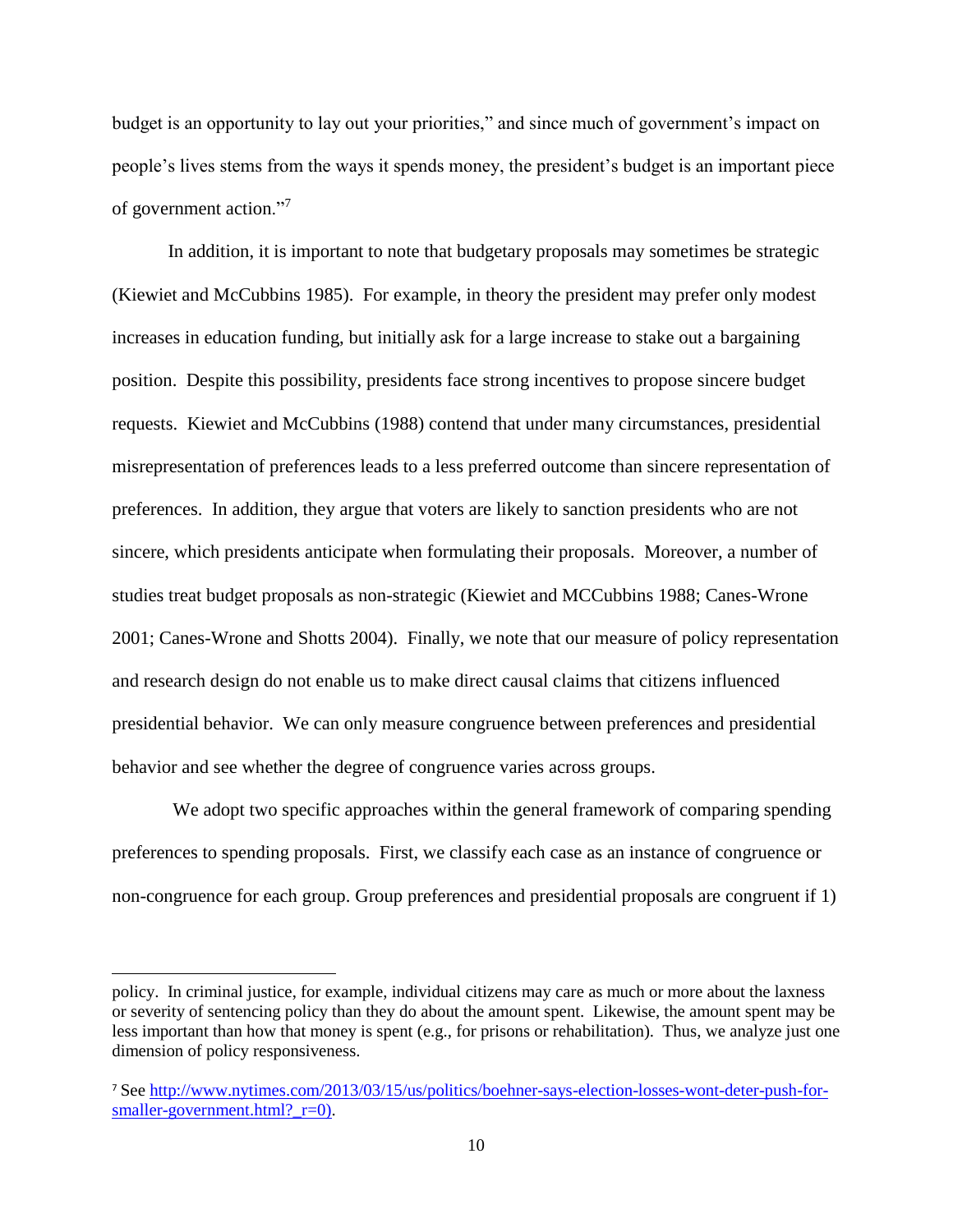a group prefers more spending and the president's proposal is at least 2% more than the previous year's spending, adjusting for inflation, 2) a group prefers about the same amount of spending and the president's proposal is between 2% less and 2% more than the previous year, adjusting for inflation, and 3) a group prefers less spending and the president's proposal is at least 2% less than the previous year, adjusting for inflation.<sup>8</sup> When using this approach, we measure group preference as the category (prefer more, less, or about the same amount of spending) with the most respondents. Thus, if 25% prefer more spending, 35% prefer less spending, and 40% prefer about the same amount, the group's preference is for the same amount of spending.<sup>9</sup> Canes-Wrone and Shotts (2004) employ this approach, though we modified their method slightly.<sup>10</sup> Replicating their approach with our data from slightly different years finds very similar results (see Appendix).

Under this first measure of policy congruence, 33% of presidential proposals were congruent with public preferences taken as whole. The relatively low percentage of congruence stems largely from the public's penchant to prefer spending increases (e.g., Jacoby 1994). The public as a whole preferred spending increases in 50% of cases, while presidents proposed spending increases in only 37% of cases. Despite limited levels of congruence under this definition, we find patterns of representation that square nicely with previous studies. For

 $\overline{a}$ 

<sup>&</sup>lt;sup>8</sup> We tested the results' sensitivity to several thresholds and found that the data support our conclusions across a variety of thresholds.

<sup>&</sup>lt;sup>9</sup> In three cases, an equal percentage preferred less/more spending and the same amount of spending. In these cases, we coded the group's preference as preferring the same amount of spending.

 $10$  They ignored the possibility of preferring the same amount of spending, classifying each budget proposal as either an increase or decrease in spending. We opted to take advantage of all the information the spending items provide, including instances where the most preferred option was the same amount of spending (26% of cases). In addition, 13% of proposals involved changes of less than 2% over the previous year. We thought it best to consider these cases as congruent with a preference for the same amount of spending. Including this additional type of congruence allows us to take into account the status quo bias in the system (Gilens 2012).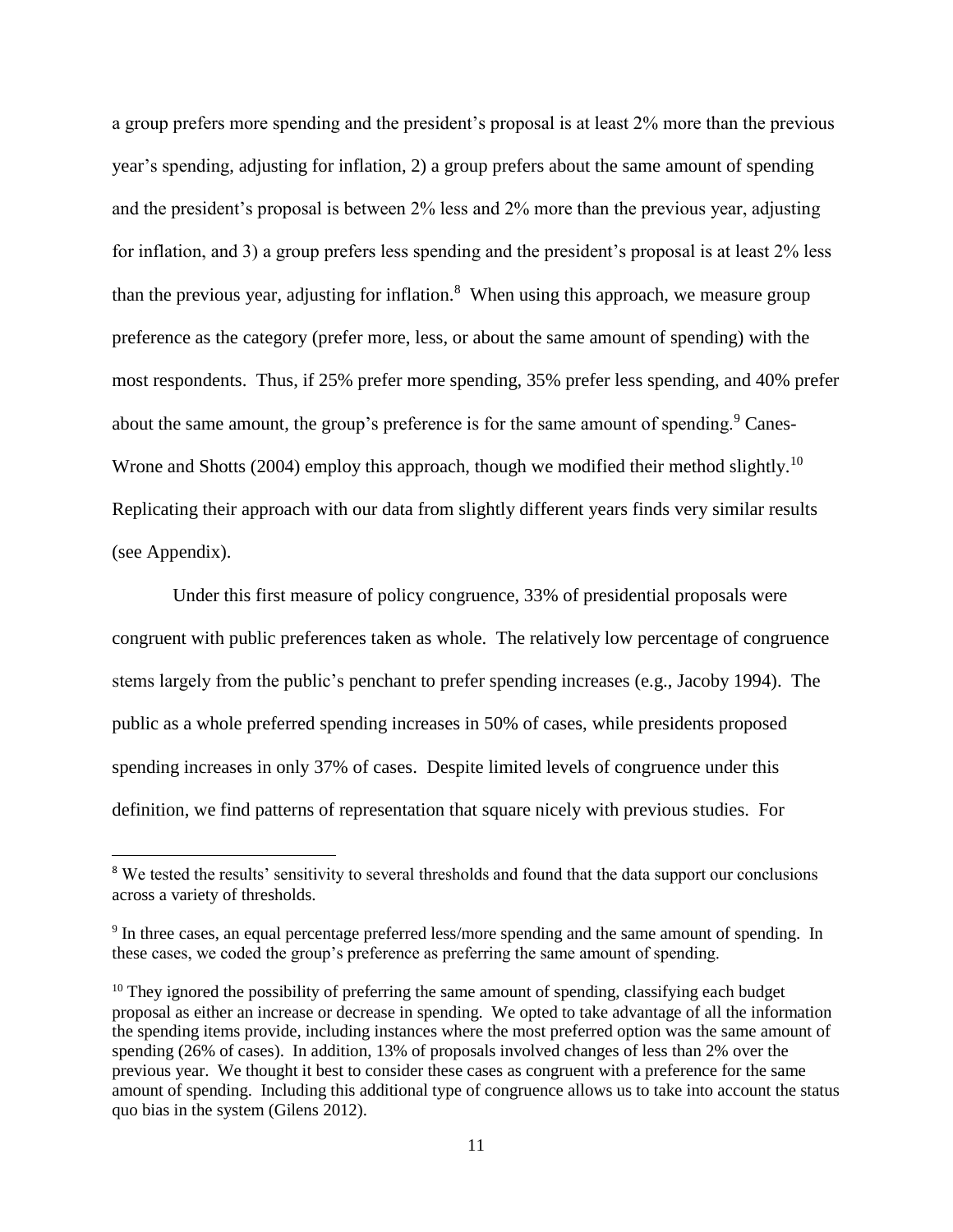instance, Gilens (2012) found considerably less government responsiveness in social welfare and economic policy domains (the domains we examine) compared to religious or moral issues. Moreover, various studies have found greater representation in domains with greater salience (e.g., Page and Shapiro 1983; Wlezien 2004; Lax and Phillips 2009). We find higher levels of congruence on issues generally considered more salient than on less salient issues (e.g., we found 58% congruence on health care, 54% on welfare, and 46% on education, but just 6% congruence for parks and recreation and 0% for ground transportation).

It is important to appreciate that when groups prefer the same action, presidents will inevitably represent those groups equally. Presidents can only represent groups unequally when the groups want different things (Ura and Ellis 2008; Soroka and Wlezien 2008). We first examine the overall degree of presidential representation of each group. Then, to assess whether presidential proposals represents some groups more than others, we examine instances in which the groups prefer different action (e.g., one group prefers a spending increase while another prefers a decrease).

Note that this first measure of preferences treats as equivalent a case where a group is almost equally split and one in which a large majority prefers one category to another. For example, if 34% of a group prefers a spending increase, 33% a decrease, and 33% the same amount of spending, the measure codes the group as wanting more spending. The measure codes identically a case where 60% of a group prefers a spending increase, 25% prefers the same spending, and only 15% prefers less spending even though the distribution of preferences differ dramatically. Therefore, our second measure of group preferences calculates the difference between the percentage of the group that prefers more spending and the percentage preferring less spending (see Wlezien 2004; Soroka and Wlezien 2011). By this measure, the first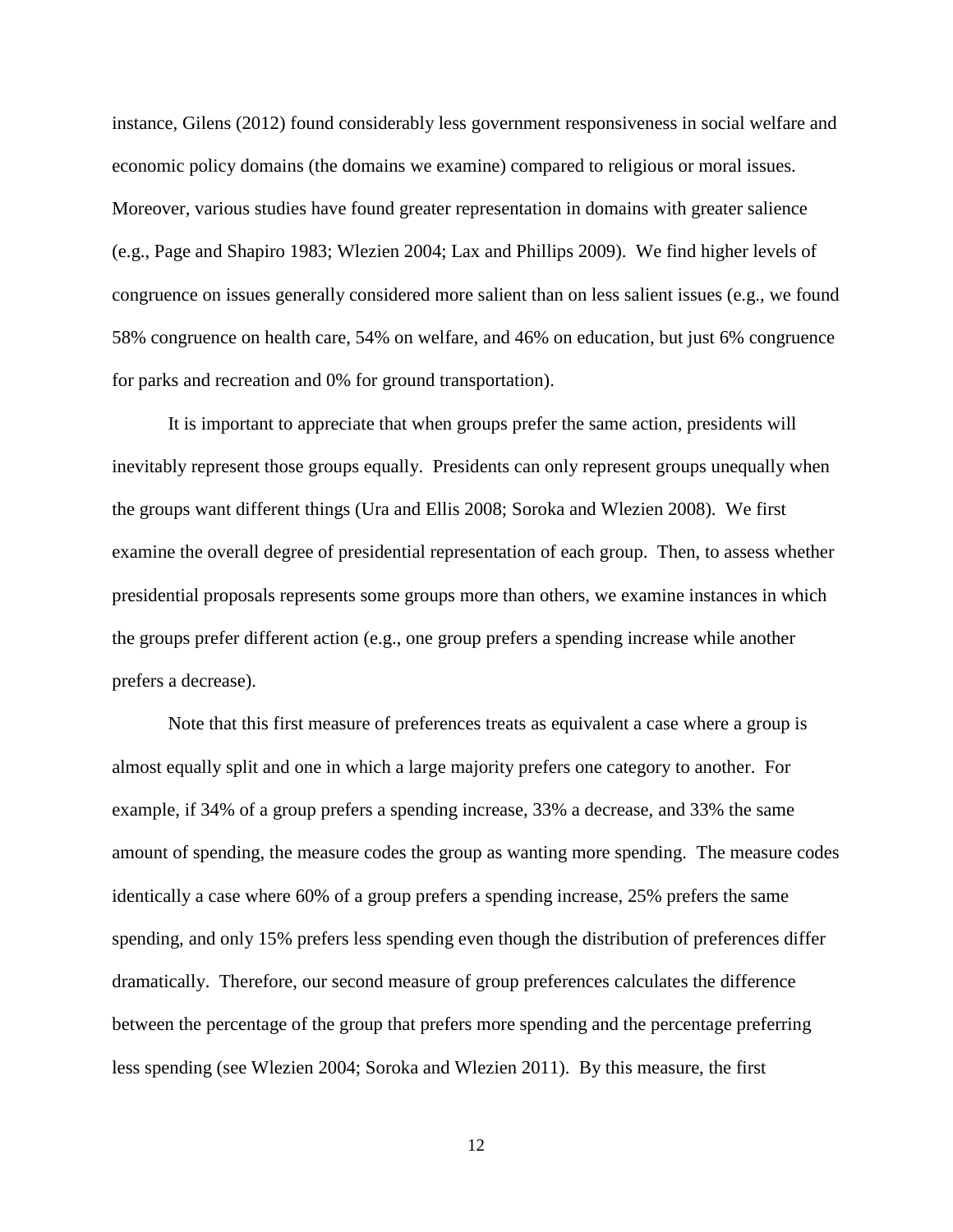hypothetical case described above would be coded as 1 (a narrow preference for an increase), while the second would be coded 45 (a broad preference for an increase). The two complementary preference measures we employ point to the same conclusions, providing for a more robust set of findings.

### **RESULTS**

We begin with our first measure and describe the frequency of presidential congruence across groups. Table 1 shows significant differences in policy congruence for both racial and income groups despite a considerable amount of preference overlap between groups. Looking first at the entire period, presidents acted in accordance with whites' preferences 34% of the time, but blacks' preferences only 28% of the time, a difference significant at the .01 level (all tests two-tailed; recall that by this measure presidents can propose more, less, or the same amount of spending, so it is possible that presidential action ran counter to both groups' preferences). Over the past four decades, presidents' budget proposals have more often aligned with whites' preferences. Recall that we are examining all cases, including those in which whites and blacks preferred the same action. In such cases, groups will be represented equally, so including these cases attenuates the differences between groups. As we will see below, there are conditions under which the racial gap is much larger. Table 1 also shows an income gap in policy congruence of about the same size as the racial gap. Low income earners saw their preferences mirrored in presidential proposals in 27% of cases, compared to 32% and 34% for the middle and high income earners  $(p<.01)$ .

The second column of Table 1 focuses on the cases in which groups preferred different government action. Spending preferences are often similar across groups (Canon 1999; Soroka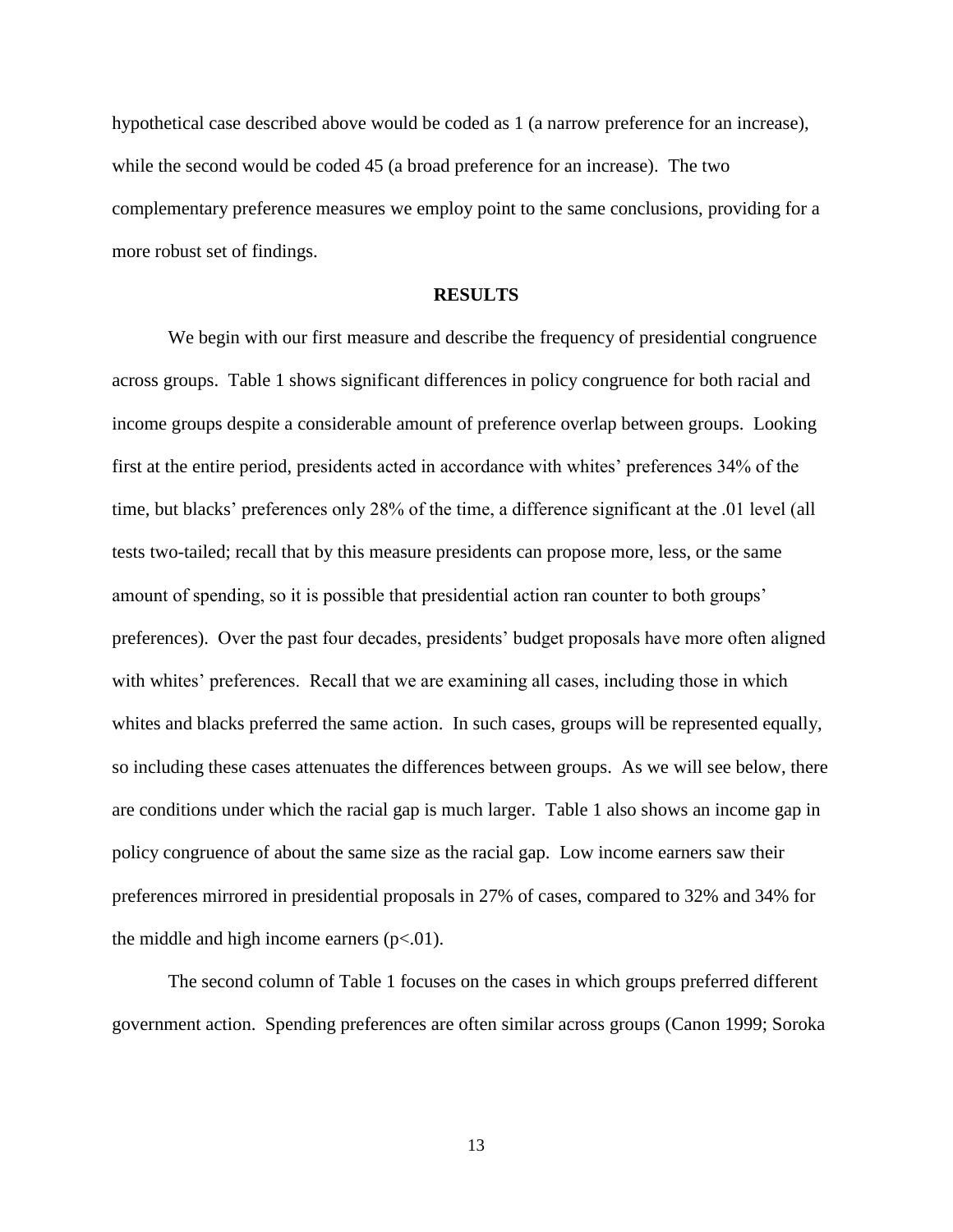and Wlezien 2008). blacks and whites preferred different spending levels in 60 cases  $(22\%)$ .<sup>11</sup> Low and middle income earners held different preferences in 39 instances  $(14\%)^{12}$ , while low and high income earners preferred different proposals  $49 \text{ times } (18\%)$ .<sup>13</sup> Since groups share the same preferences most of the time, the extent of inequality of presidential representation, at least in terms of budgetary proposals, will be somewhat limited.

### Table 1 about here

 However, when groups differ, meaning the president can act congruently with only one group, budget proposals rarely reflect the preferences of African-Americans and the poor. When blacks and whites preferred different action, presidential action aligned with whites' preferences 47% of the time and blacks' preferences only 18% of the time. Of the 39 cases where either blacks or whites saw the president take their preferred action, whites got what they wanted 72% of the time and blacks got what they wanted 28% of the time. When low and middle income earners preferred different action, presidents' proposals matched middle income earners' preferences 20 times (51%), but just 5 times (13%) for low income earners. In the 49 instances of conflict between low and high income earners, presidential behavior was congruent with high income preferences 26 times (53%) compared to just 7 times (14%) for low income earners.

Looking over the whole period masks significant representation differences between the parties. Columns 3 and 4 examine cases when a Democrat is in office and columns 5 and 6 focus on Republican presidents. Democrats' proposals reflected the preferences of blacks and whites

<sup>&</sup>lt;sup>11</sup> The 60 cases occur in the following domains: welfare  $(19)$ , space exploration  $(18)$ , defense  $(10)$ , parks and recreation (7), roads (3), and big cities (3).

 $12$  These 39 cases occur in the following domains: welfare (16), space exploration (16), defense (3), roads  $(3)$ , and big cities  $(1)$ .

<sup>&</sup>lt;sup>13</sup> The 49 cases occur in the following domains: space exploration  $(21)$ , welfare  $(16)$ , defense  $(7)$ , roads (4), and big cities (1).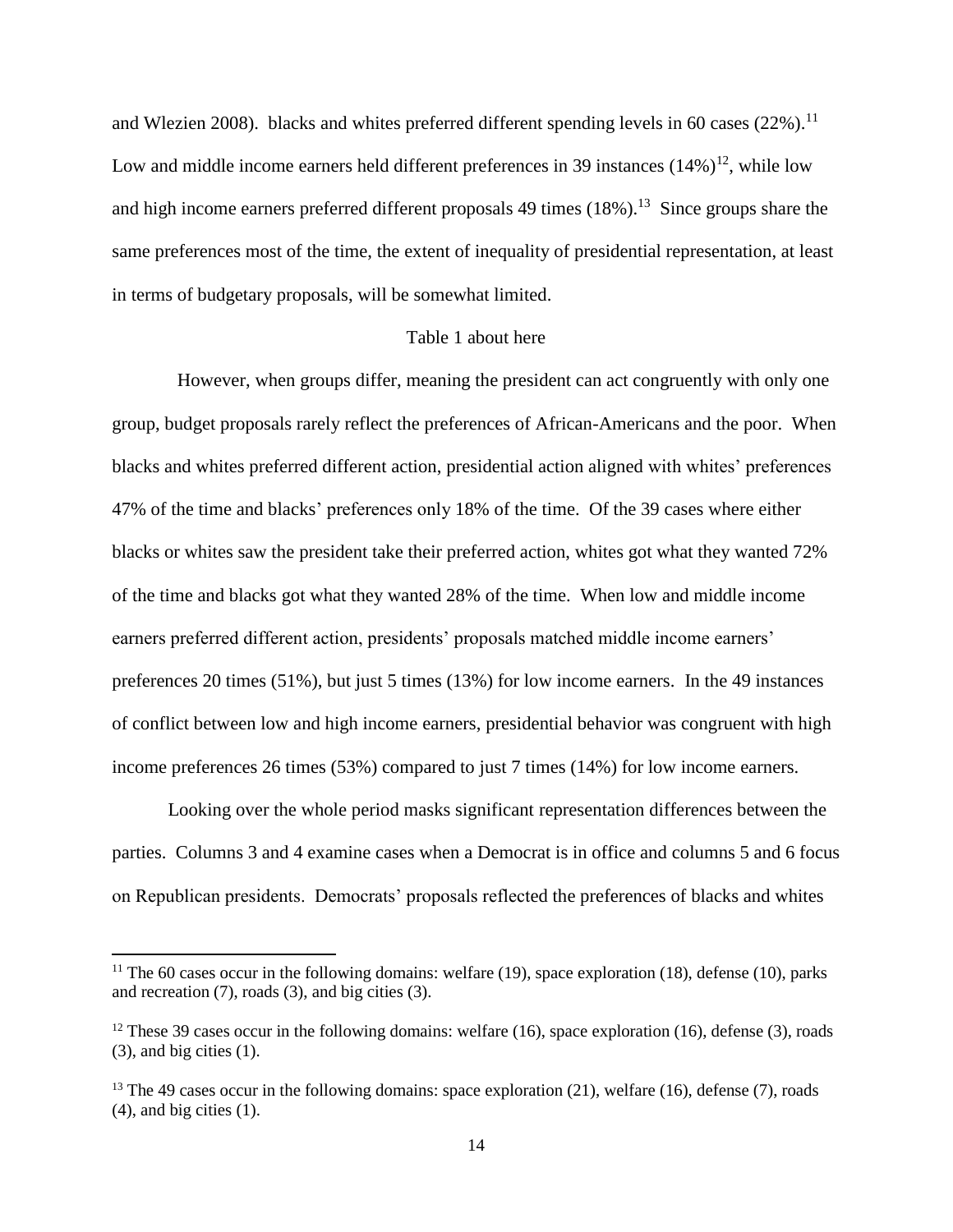virtually identically. Across all 93 cases, Democrats' proposals were congruent with blacks' preferences 35% of the time and whites' preferences 36% of the time, a statistically insignificant difference. Even when whites and blacks preferred different action, Democrats' proposals reflected both groups' preferences at about the same frequency. In fact, Democrats proposed spending levels that matched African-American preferences somewhat *more* often (47%, compared to 41% for whites), although the difference is not statistically significant.

In contrast, Republican proposals demonstrate significant racial inequality. Republican proposals were consistent with whites' preferences 33% of the time, but only 24% of the time for blacks, (p<.01, see column 5). When forced to choose between matching blacks' or whites' preferences, Republicans' proposed budgets matched whites' preferences 47% of the time, compared to just 9% of the time for blacks (see column 6).

We also see party differences in the representation of income groups. Democrats' proposals treat all three income groups fairly equally. Across all cases, 31%, 34%, and 37% of budget proposals are congruent with low, middle, and high income earners' preferences, respectively (see column 3). None of these differences are statistically significant ( $p = .13$  for the difference between low and high income earners, the comparison closest to significance). There were few instances when Democrats had to choose between income groups (see column 4). When they did, their proposals were more often congruent with middle and high income earners, but given the small case count, the differences are not statistically significant (p=.14 for the low-high comparison).

In contrast, clear differences emerge in the representation of income groups during Republican administrations. Across all cases, proposals were congruent with low, middle, and high income preferences 24%, 31%, and 32% of the time, respectively (see column 5). The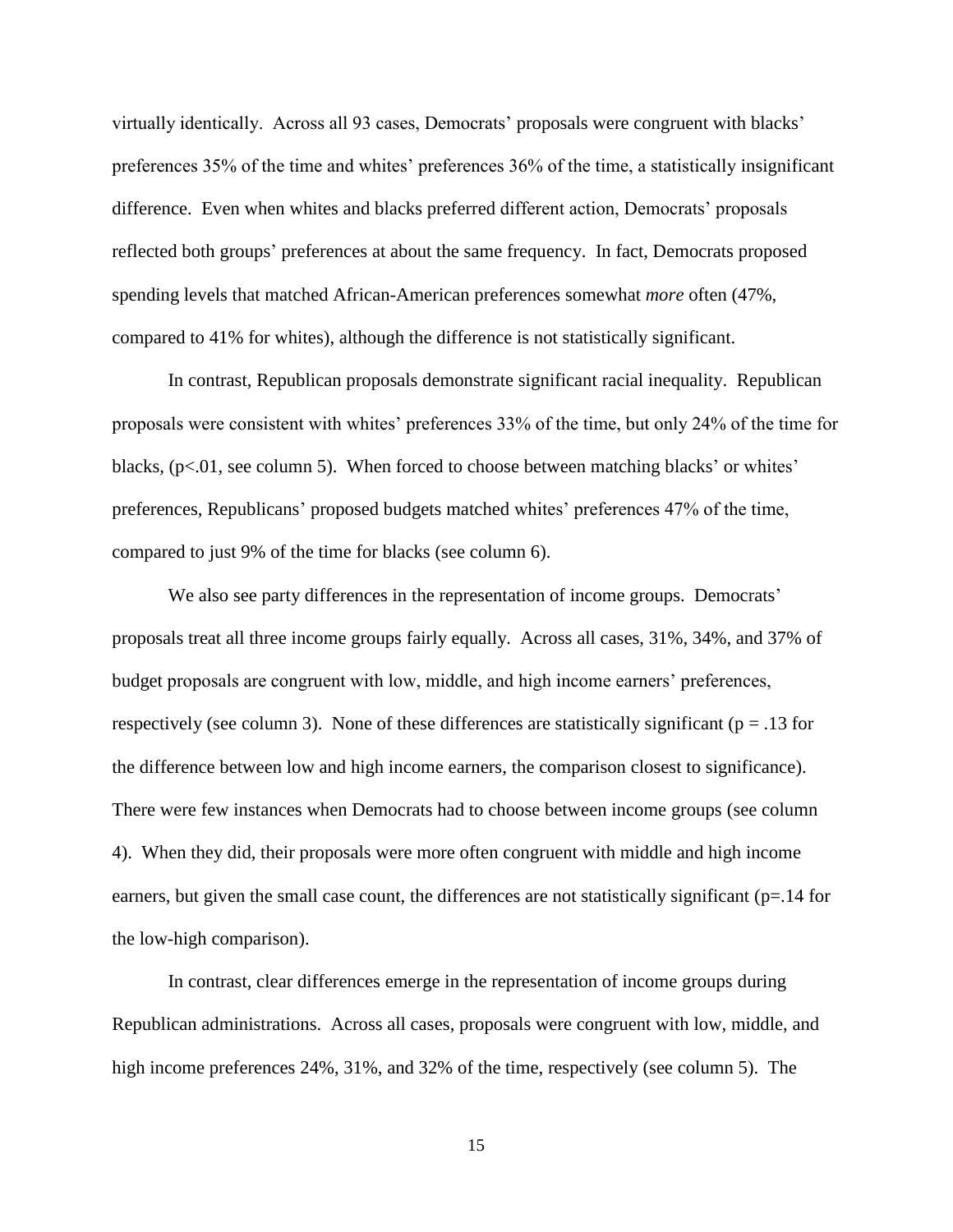differences between the low income and the two other groups were significant at the .01 level. Low income earners enjoyed even less congruence when their preferences conflicted with those of the other groups (see column 6). In these cases, proposals were consistent with middle income preferences 50% of the time and with low income preferences only 10% of the time. When high and low income earners conflicted, the story was similar, with congruence in 49% of cases for high income earners, but only in 11% of cases for low income earners. To sum up, Republican presidents clearly advantage middle and high income earners across a broad set of issues.<sup>14</sup> We see a smaller advantage under Democrats, and there the differences are not statistically significant. Finding significant income differences during Republican, but not Democratic, presidencies parallels recent studies finding greater inequality in representation of income groups by Republican members of Congress compared to Democrats in Congress (Brunner, et al. 2013; Ellis 2013).

#### *Robustness*

 $\overline{\phantom{a}}$ 

Another approach is to take as the dependent variable a presidential proposal for decreased spending (coded -1), about the same amount of spending (coded 0), and increased spending (coded 1) and assess the extent to which preferences predict presidential proposals.<sup>15</sup> This approach enables us to use either preference measure we discussed above, though we only

<sup>&</sup>lt;sup>14</sup> We did conduct some additional analyses of each policy domain independently, but this type of analysis slices the data too thinly to generate reliable conclusions.

<sup>&</sup>lt;sup>15</sup> The -1, 0, 1 coding is theoretically preferable to using the percentage change as the dependent variable. It may seem initially that when a group scores high on the preference measure the president might propose a big increase. However, a high score only indicates that many people want a spending increase, not necessarily that the group prefers a large increase.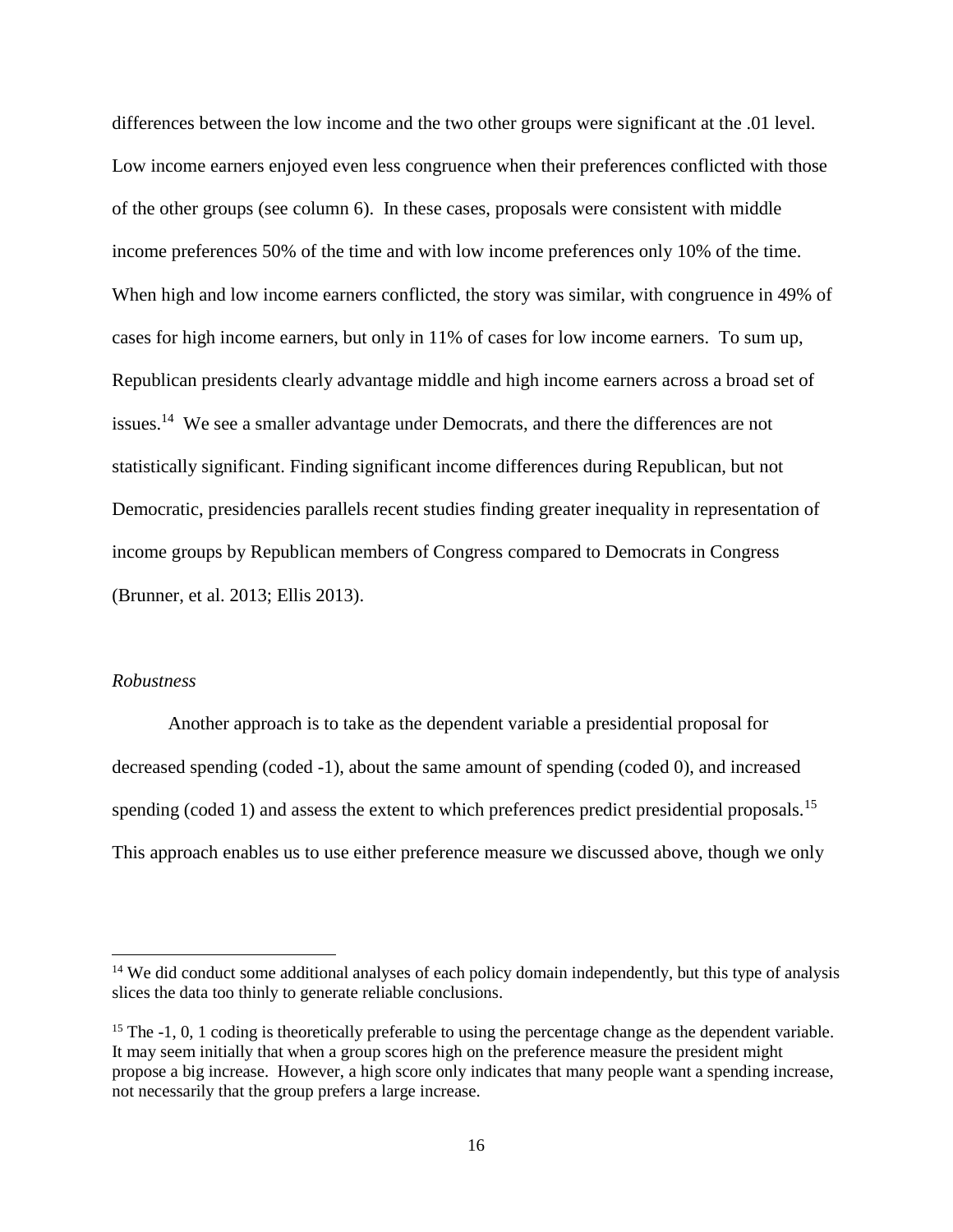report results using the second measure (% of a group preferring more spending minus % preferring less spending).<sup>16</sup>

## Table 2 about here

Table 2 presents the ordered probit estimates. The model in column 1 estimates the relationship between blacks' spending preferences and the budget proposals of Democrats, controlling for year and domain specific effects. The estimate is positive and statistically significant at the .05 level. Column 2 shows that whites' preferences are significantly related to proposals as well. Figure 1(a) shows the predicted probability that the president will propose an increase in spending across levels of group support for an increase. As more blacks prefer a spending increase, the president is more likely to propose an increase. As support for a spending boost increases among whites, the probability of a proposed increase rises at about the same rate. When we include both preference measures in the same model (see Column 3), both the coefficients are positive, but fall short of statistical significance, presumably due to collinearity between the preference measures (recall that there are relatively few instances of preference conflict under Democratic presidents).

The story is different during Republican presidencies. Column 4 shows that Republican proposals are not related to blacks' preferences, but Column 5 shows they are significantly related to whites' preferences. Figure 1(b) shows the substantive significance of these

l

<sup>&</sup>lt;sup>16</sup> Results using either type of measure generate similar results. An advantage of this approach is that we can control for unique patterns of presidential proposals for specific years and particular domains by including indicator variables for each domain and each year. Although the year variables are jointly statistically significant, models estimated without the year indicator variables generate similar results to those reported below. For presentation purposes we omit the estimates for these indicator variables. Canes-Wrone and Shotts (2004) show that for the mass public, policy congruence increases as elections approach and when presidents are moderately popular. It is unclear how their model applies to subgroup representation, so we do not incorporate these variables in the estimates we report (including them does not significantly change the results).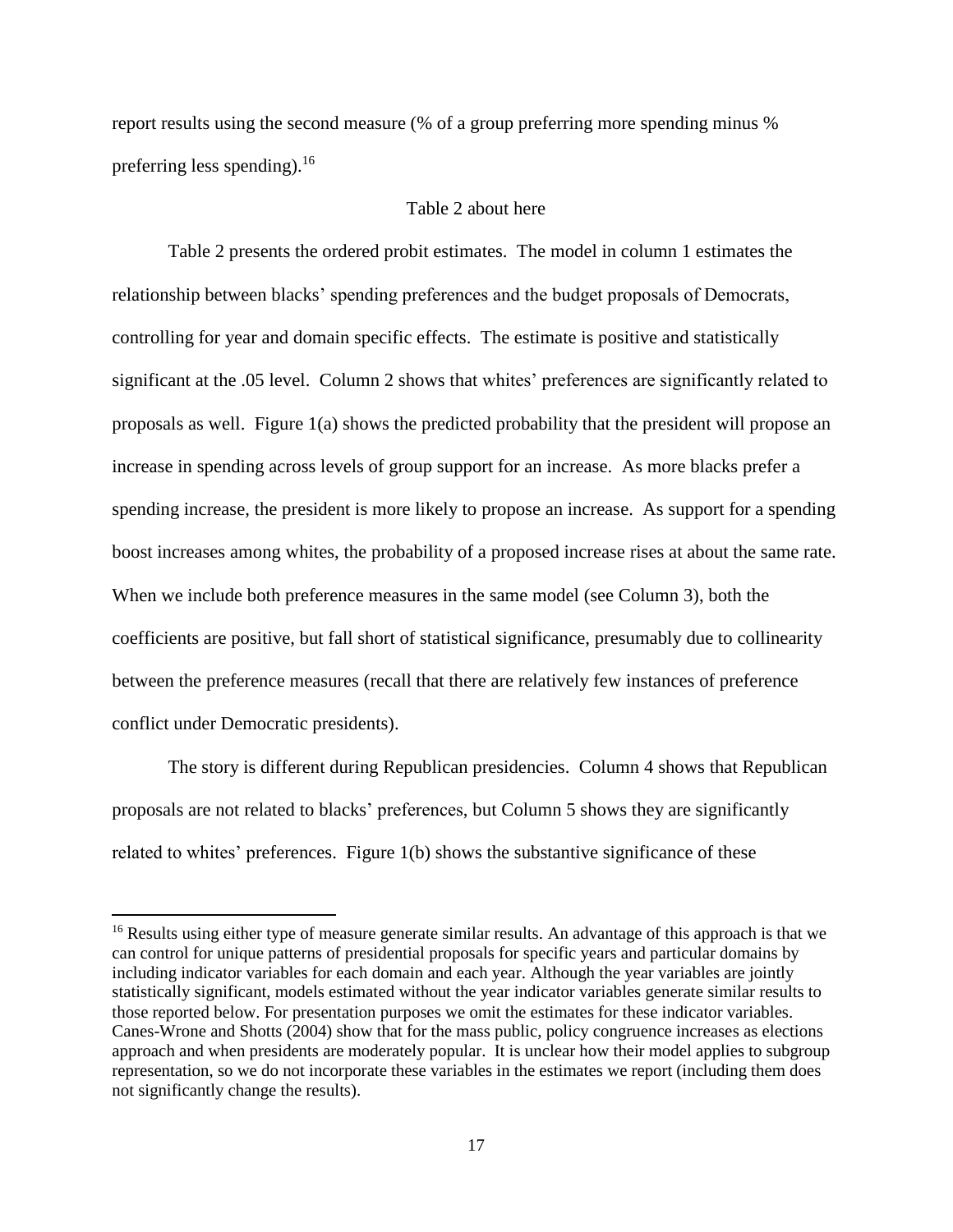differences. Even when blacks as a group overwhelmingly opposed spending increases, there was about a .25 chance that a Republican president would propose an increase. At very high levels of African-American support for a spending increase, the probability that the Republican president will propose an increase only rises to around .40. In sharp contrast, Republicans are far more likely to propose increased spending as support for higher spending increases among whites. Including both blacks' and whites' preferences in the same model allows us to see that whites tend to win the day when the two are in competition. As column 6 shows, controlling for whites' preferences, African-American preferences are unrelated to presidential proposals. In contrast, controlling for blacks' preferences, whites' preferences remain strongly related to Republican presidents' proposals.

# Figure 1 about here

Tables 3a and b presents parallel analyses for income. Columns 1-3 show that spending preferences for all three income groups are significantly related to Democrats' spending proposals (see Table 3a). In fact, Figure 2 shows that presidents are essentially equally responsive to the preferences of the three groups. The probability of a proposed spending increase rises at the same rate across groups as support for an increase rises. Thus, we see no evidence that Democrats treat any particular income group any differently than another. Results are similar when we include two groups' preferences in the same model (see columns 4-6). In each case, the parameter estimates are positive, but not statistically significant, again due to a relatively high degree of shared preferences.

#### Table 3 about here

Figure 2 about here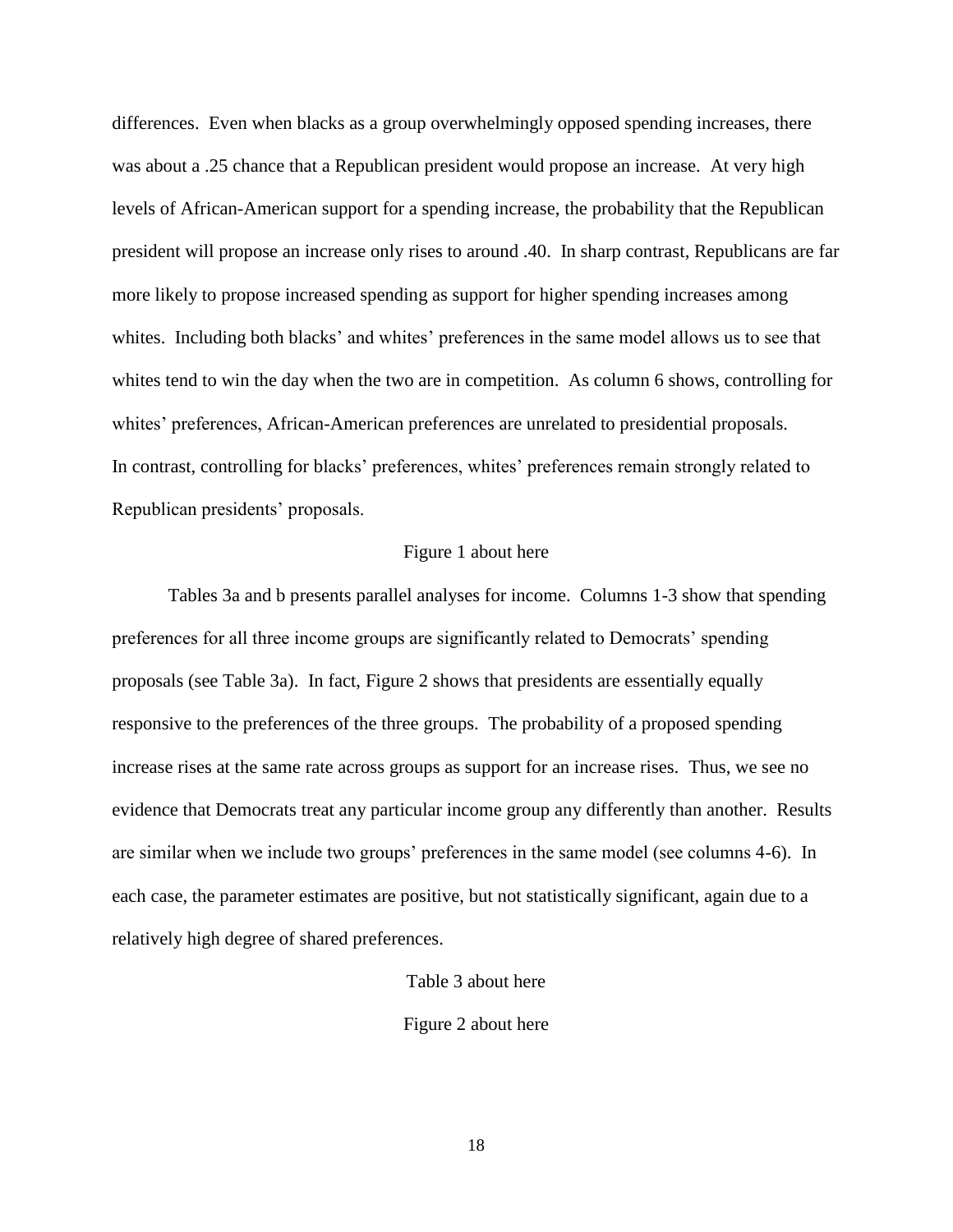Columns 1-3 in Table 3b show that Republicans' proposals are more often congruent with middle and high income earners. In fact, Republican proposals show no relationship with the preferences of the lowest income group at all (see Column 1). In contrast, middle and high income earners' preferences are related to proposals (p<.10 for middle income earners, p<.05 for high income earners). Including two of the three spending preference measures in the same model (Columns 4-6) during Republican presidencies generates a negative and non-significant low income estimate (Columns 4 and 5). The estimates are positive and significant for middle income ( $p$ <.10) and high income earners ( $p$ <.01).

Figure 2(b) shows that Republicans are much more likely to call for spending increases when high income earners as a group support such a move. This is much less true for low income earners. Table 3b, column 6 even finds that when we account for shared preferences between middle and high income earners, Republicans consistently match high income earners' preferences, but are unrelated to middle income preferences. This evidence is consistent with Gilens' (2005, 2012; Gilens and Page 2014) finding that the wealthy tend to get significantly more of what they want than even the middle class (see also Bartels 2008).

#### *Discussion*

To summarize, over the four decades of study, presidential proposals are less likely to follow the preferences of blacks and the poor. This overall result is largely a consequence of the Republican dominance of the White House during this period (Republicans held office in 22 of 38 years). Democrats' budget proposals match the spending preferences of different groups equally well, while Republicans' proposals are clearly more aligned with the preferences of whites and high income earners.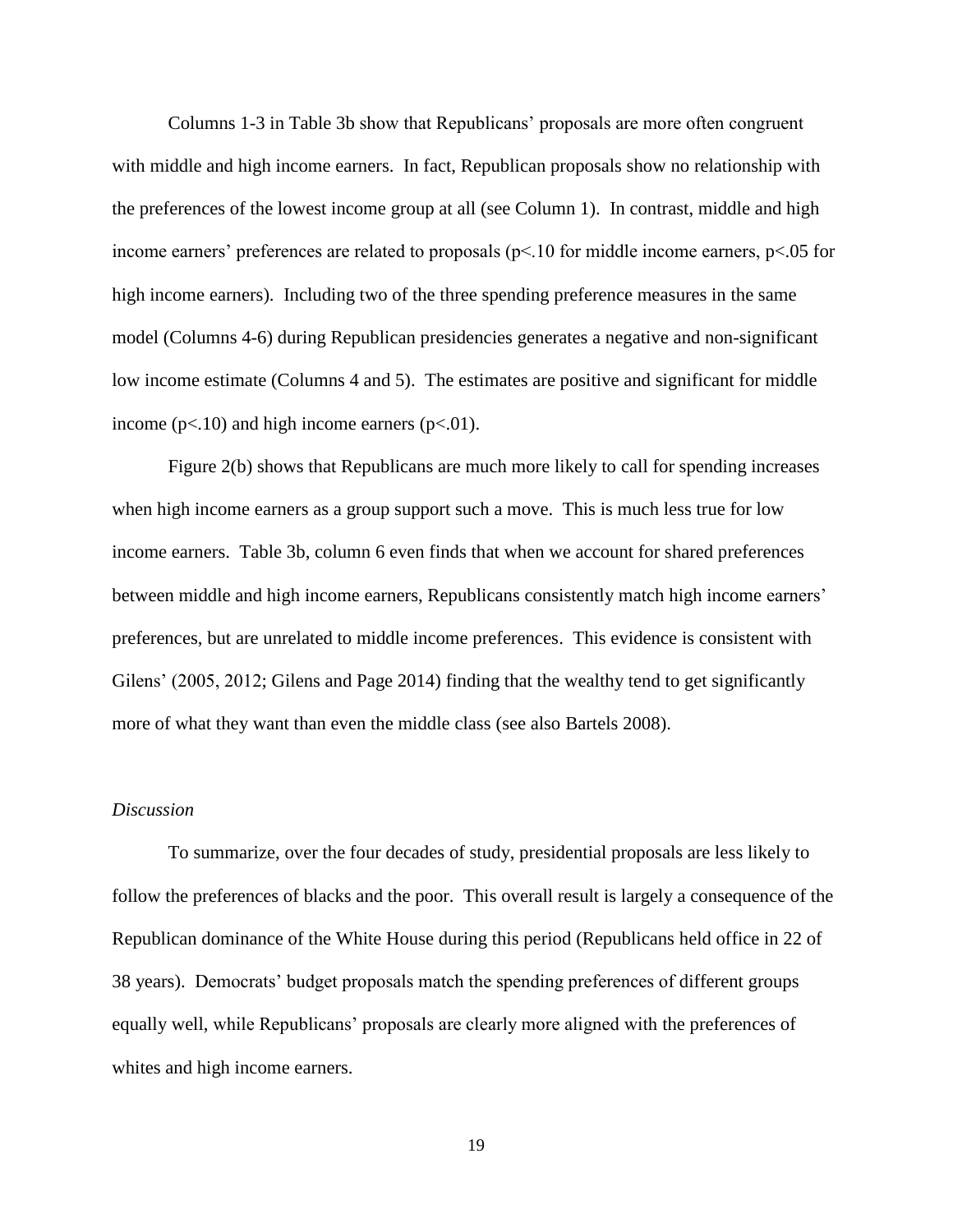This pattern of results is consistent with the notion that presidents simply do what their party coalitions prefer. Studies of political representation frequently argue that re-election minded representatives have incentives to be most responsive to their party coalition (e.g., Fiorina 1974; Wood 2009; see Clinton 2006 for evidence from Congress). Since party coalitions differed in terms of race and income over this period, the results we observe may stem from current party coalitions. Although we cannot parcel out exactly how much of the pattern of results flows from each of these potential causes, we can examine whether the results are consistent with the composition of party coalitions and the spending preferences of the groups within these coalitions.

As noted above, the Democrats' coalition includes a significant percentage of blacks and is fairly balanced in terms of income, while there are very few African-American Republicans and the Republican coalition includes many more high income earners than low income earners. Thus the party coalitions will presumably push presidents toward the pattern of behavior we observe. However, even among copartisans, Republican presidents propose policies that are more frequently consistent with high income earners. As Table 4 shows, Republicans proposed spending figures that were in line with low income earning Republicans 28% of the time, compared to 32% for their middle income earning copartisans and 34% for high income copartisans (differences between low income and other groups are significant at the .05 level). In the 30 instances in which low income Republicans preferred different action than middle income Republicans, Republican presidents were more likely to offer proposals in line with their middle income copartisans, 33% compared to 10% (p<.05). The results are similar for the 36 instances of preference conflict between low and high income earning Republicans (42% to 14%, p<.05). Democrats, on the other hand, represented their low, middle, and high income earning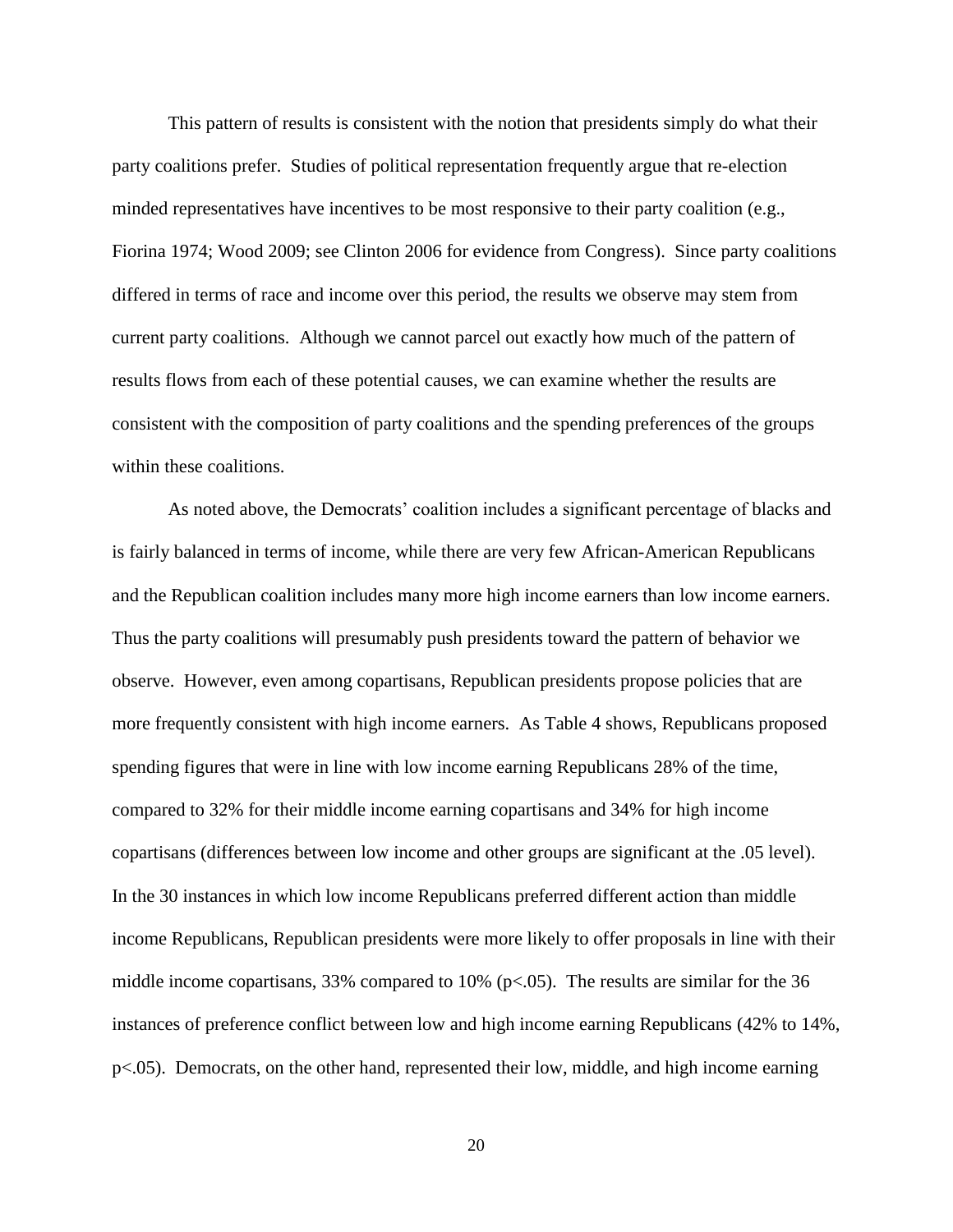copartisans roughly equally. Democrats' proposals were consistent with low income earners' preferences 32% of the time compared to 34% of the time for middle and high income earning Democrats, differences that fall short of statistical significance.

# Table 4 about here

At least some of the difference between Republicans and Democrats on this count stems from partisan differences in the preferences of income groups. Conflict between income groups is fairly rare among Democrats, but more frequent among Republicans: high and low income earning Democrats held different preferences for spending just 8 times during Democratic administrations (9%), compared to 36 times for Republicans (20%). The relative similarity of preferences among Democrats limits the possibility for unequal representation when Democrats act consistent with their copartisans' preferences. Republicans, on the other hand, more frequently have to choose between acting as their low income copartisans prefer and the preferences of their middle and high income copartisans.

In terms of race, when Democrats represent their copartisans, they usually act in ways that blacks prefer. Democrats in the White House represent their African-American and white copartisans more or less equally, as presidential proposals were consistent with their African-American copartisans' preferences 34% of the time and white copartisans' preferences 35% of the time, a non-statistically significant difference. In contrast, when Republicans act in ways that correspond with their white copartisans' preferences, they often act contrary to blacks' preferences. During Republican administrations, there were 55 instances in which white Republican copartisans held different preferences than blacks. Republican proposals reflected white copartisan preferences 35% of the time and black copartisan preferences 9% of the time, a difference significant at the .01 level.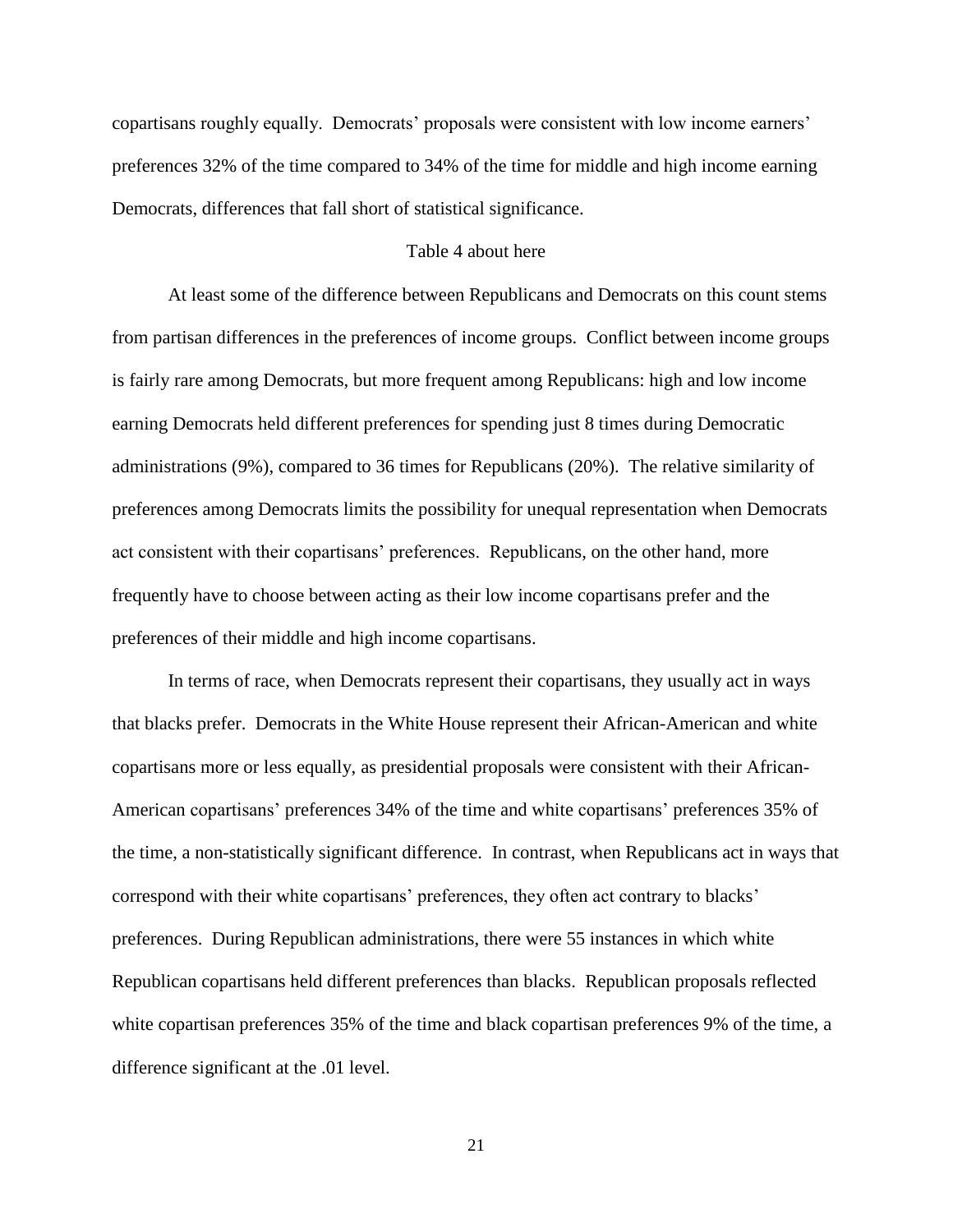One final point deserves attention. When Republicans are in office, are blacks any worse off than white Democrats? Interestingly, the answer is yes. Republicans do what white Democrats prefer 29% of the time, largely because of some preference overlap between white Democrats and Republicans. However, Republican presidents only act in concert with blacks' preferences 24% of the time, a difference significant at the .05 level. Moreover, in the 33 cases in which white Democrats and blacks preferred different action during a Republican administration, the president's proposal aligned with white Democrats' preferences 33% of the time and blacks' preferences only  $3\%$  of the time ( $p<.01$ ). In contrast, Democrats' proposals were equally aligned with white Democrats and blacks, matching up 35% and 34% of the time respectively in general and 33% and 39% of the time respectively in the 18 instances of preference conflict between these groups, a non-significant difference.<sup>17</sup>

In sum, the composition of party coalitions and the preference profiles of those coalitions create incentives for Republicans to act in ways that advantage whites' and high income earners' preferences, but for Democrats to represent racial and income groups more or less equally. To the extent that party coalitions shape the pattern of results we observe, we may well see changes in who gets what they want from government as those coalitions change over time (or as participation rates change across groups, effectively changing the parties' electoral coalitions). This account of presidents representing their core supporters, leading to income differences in political representation as a consequence stands at some contradistinction to the accounts of Bartels (2008) and Gilens (2012) in which the political system works in favor of the wealthy (see also Brunner, Ross, and Washington 2013; Ellis 2013).

 $17$  The party differences reflect the preferences of these two groups. In the 49 instances when white Democrats and blacks prefer different things, white Democrats' preferences match Republicans' preferences 45 times (92%).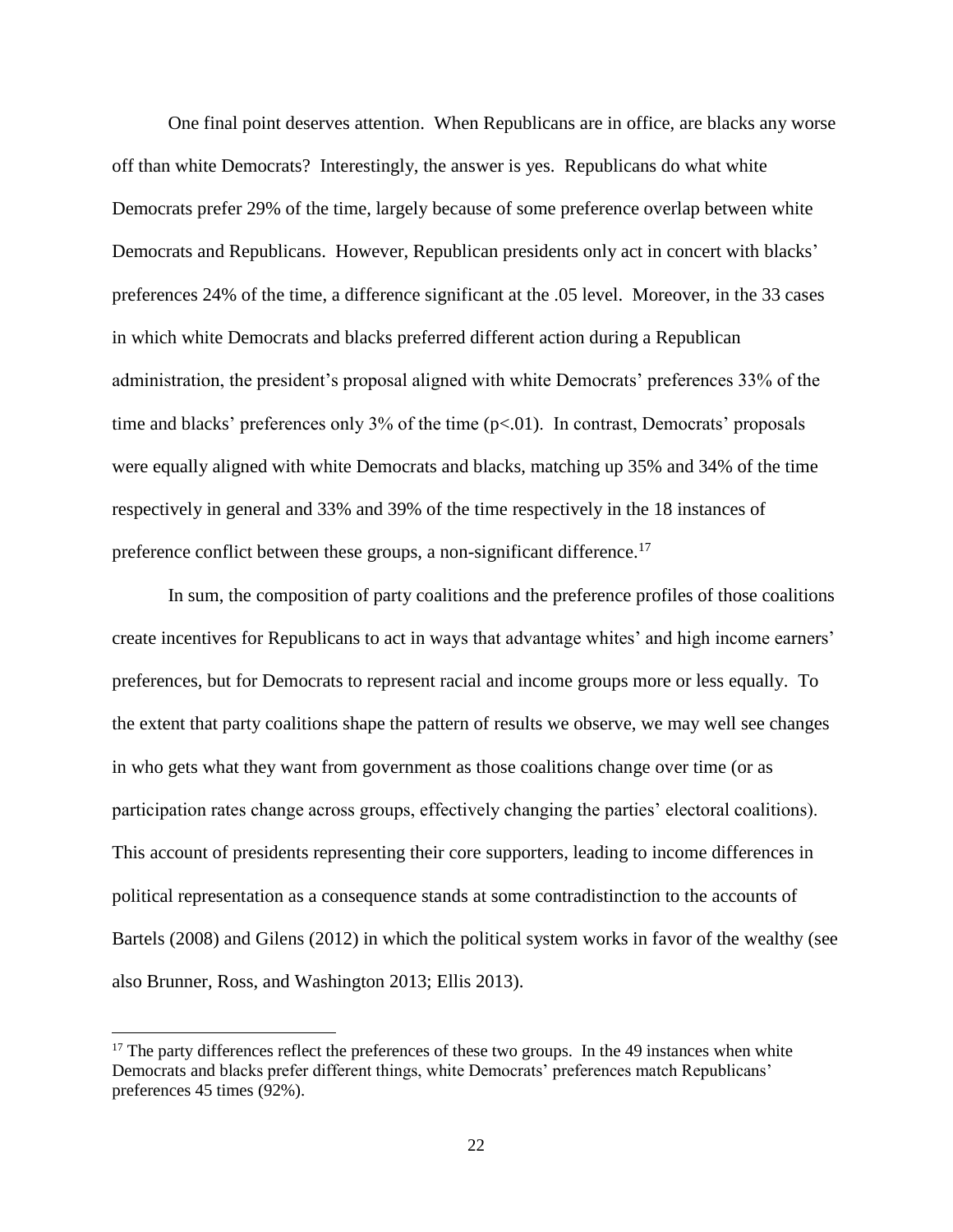#### **CONCLUSION**

The evidence we present points to disparities in presidential representation based on race and income. When Republicans are in office, blacks and low income earners are at a clear disadvantage. When whites and high income earners conflict with blacks and low income earners, whites and high income earners see their preferences translated into presidential behavior about five times as often as blacks and low income earners. However, when Democrats occupy the Oval Office, these groups' views are much more equally represented in presidents' budget proposals. Over the last four decades, this pattern has generated unequal representation because Republicans held office more frequently.

As we noted above, there are many ways to conceptualize and measure presidential representation (Conley 2005). We have adopted one strategy, but future research should employ alternatives. We assess the links between preferences and outputs at a given time. A dynamic study of representation may yield a different pattern of results since different groups tend to respond to events similarly (e.g., Kelly and Enns 2010; Soroka and Wlezien 2011). Examining the links between various measures of public preferences and various types of presidential behavior will deepen our understanding of presidential responsiveness. For example, Druckman and Jacobs (2011) plumb the riches of Ronald Reagan's personal polling data to see with great detail the kinds of information the president and his advisors collected and used in making decisions. Because we know presidents and their staffs purposely collected and analyzed these kinds of data we can get much closer to identifying the causal impact of groups' preferences. In addition, Gilens (2012) found that income-based inequalities were most muted in social welfare domains, which made up many of the domains we examined. Thus, inequalities we uncovered may be greater in other domains.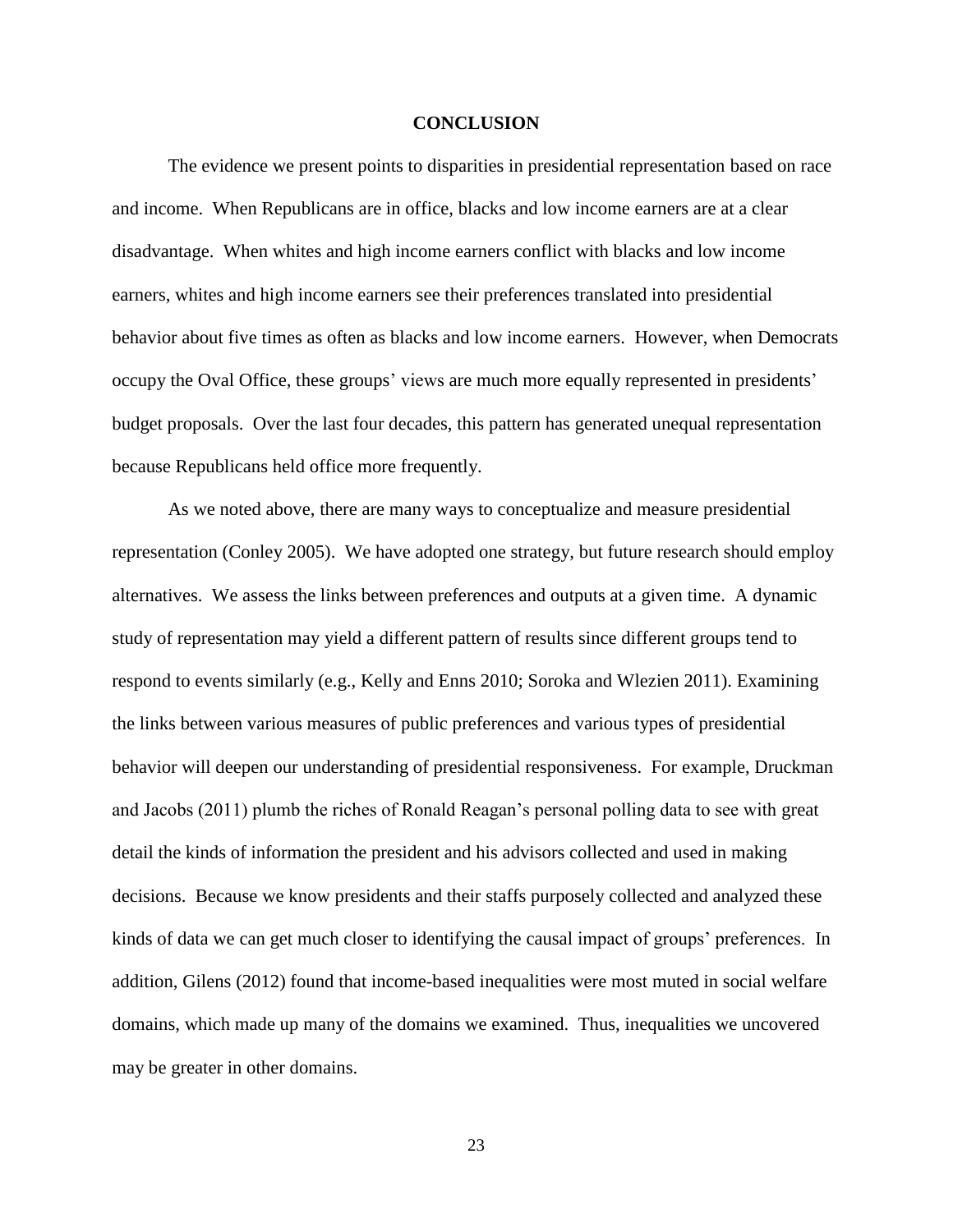For now, what should we make of our findings? First, we note that there is a fair amount of agreement between the groups' spending preferences. Recall that blacks and whites held the same preferences in 78% of cases (see also Canon 1999). Low and middle income earners shared preferences 86% of the time, while low and high income earners preferred the same spending direction 82% of the time. When groups hold the same preferences, presidents cannot represent groups unequally, so these similar preferences provide a natural limit to the extent of unequal representation (Soroka and Wlezien 2008). However, when groups prefer different action, the preferences of blacks and low income earners are typically underrepresented by Republicans.

Presidential representation may be more lopsided in domains with more race- and income-based preference conflict. For example, preferences for race related policies (e.g., affirmative action) often exhibit greater race-based differences than the spending preferences we examined (Kinder and Winter 2001). Although we might expect to see greater disparities in representation in such domains, it is important to note that in one of the main tasks of government—allocating taxpayer money—there is a high degree of agreement across groups and consequently, a somewhat limited degree of unequal representation.

In terms of racial inequalities, one's normative response to our analysis likely depends on one's notion of what political equality looks like in the context of minority groups (see Griffin and Newman 2008, ch. 2). If one expects groups to get what they want with the same frequency, the results show that Democrats are achieving political equality, but Republican presidents are not. Others might not expect blacks, who made up 10 to 15 percent of the public during the period of study, to see their preferences enacted as often as whites. From a proportionality perspective, relatively infrequent congruence for blacks during Republican administrations may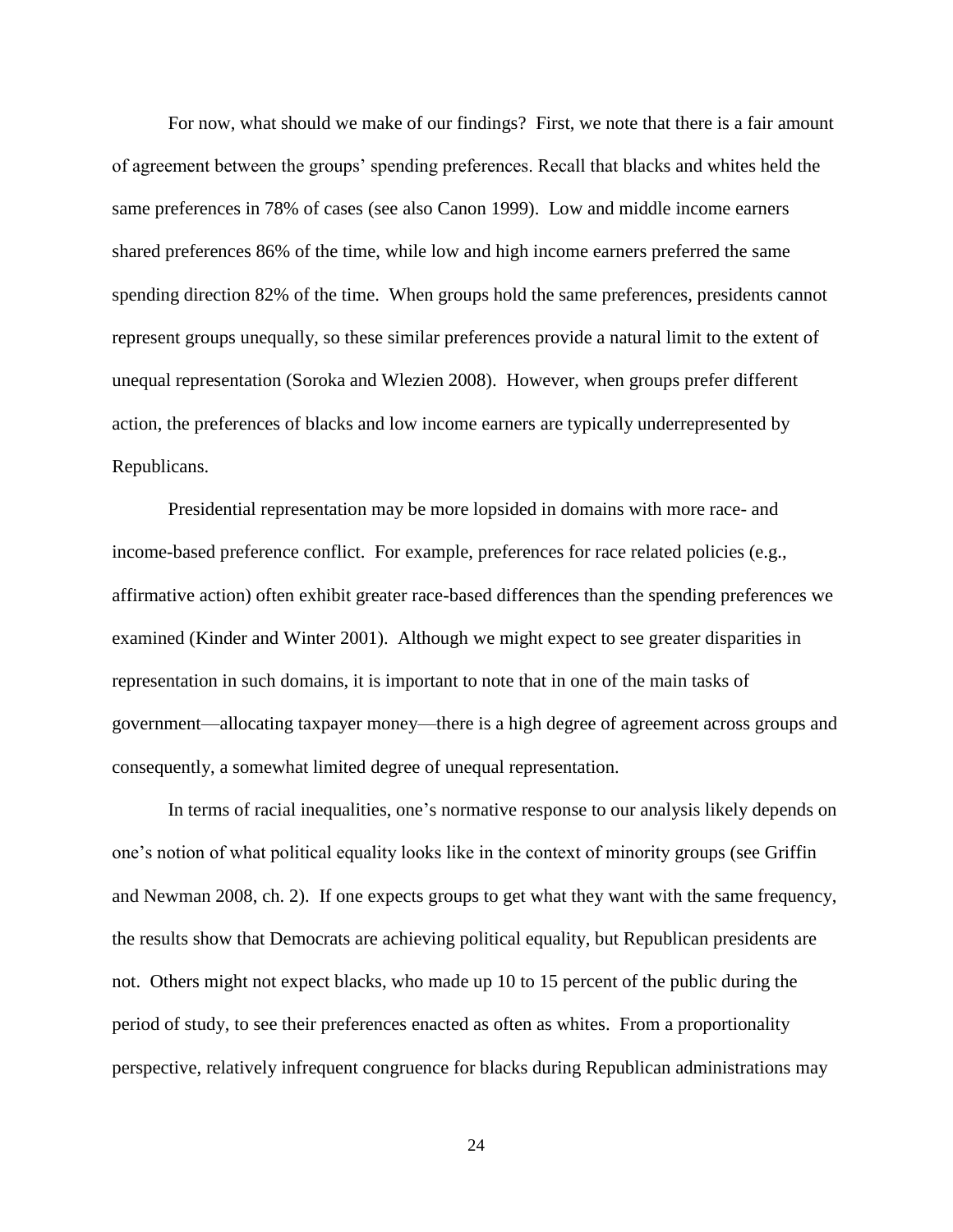not be terribly troubling. After all, even when blacks and whites disagree, Republican presidents proposed spending policies congruent with blacks' preferences 9% of the time, a figure not too far from the percentage of the public comprised of blacks and larger than the percentage of the Republican coalition made up of blacks.

Concerns about significant income differences in presidential representation are likely to be more uniform. Since the income groups were defined to be roughly equal in size, any evidence of inequality across groups would violate notions of both strict equality and proportionality. When Republicans are in office, the income results presented above point to a real violation of political equality. Since high income earners already occupy an advantaged position, many will find it unsettling that Republican budget proposals better reflect this group's preferences than the preferences of low income earners. These results help to elucidate a pathway by which Republican presidents have presided over increases in this country's income inequality (Bartels 2008). One of the reasons that the rich get richer during Republican presidencies may be Republicans' pursuit of spending priorities that are most consistent with high income earners' preferences.

Whether or not readers find our results at odds with their vision of political equality, when viewed through the lens of party coalitions, many will find it hard to blame either Democrats or Republicans for behavior that generally matches the views of those that comprise their party coalitions. Observers may want different outcomes, but current political conditions strongly push toward the findings we present.

Finding inequality in presidential representation, even if its scope is circumscribed by some shared preferences among groups, is important for American democracy. The evidence that whites and those with greater monetary resources tend to be better represented in Congress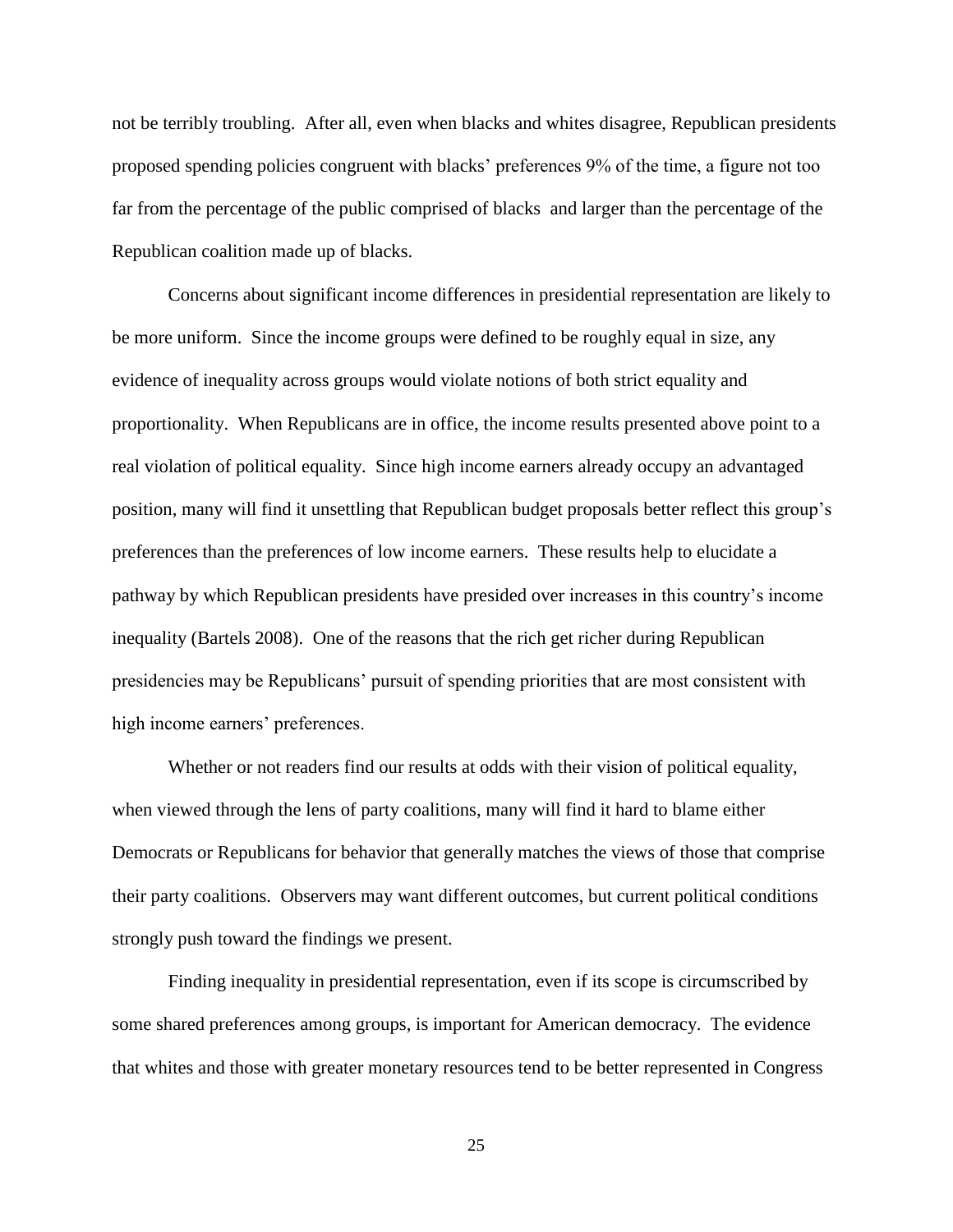is mounting (e.g., Jacobs and Page 2005; Bartels 2008; Griffin and Newman 2008; Ellis 2012; Gilens and Page 2014). In the checks and balances system of American government, the president can theoretically ameliorate these inequalities. Our results suggest that Democrats in the White House may be doing this, but Republicans are not.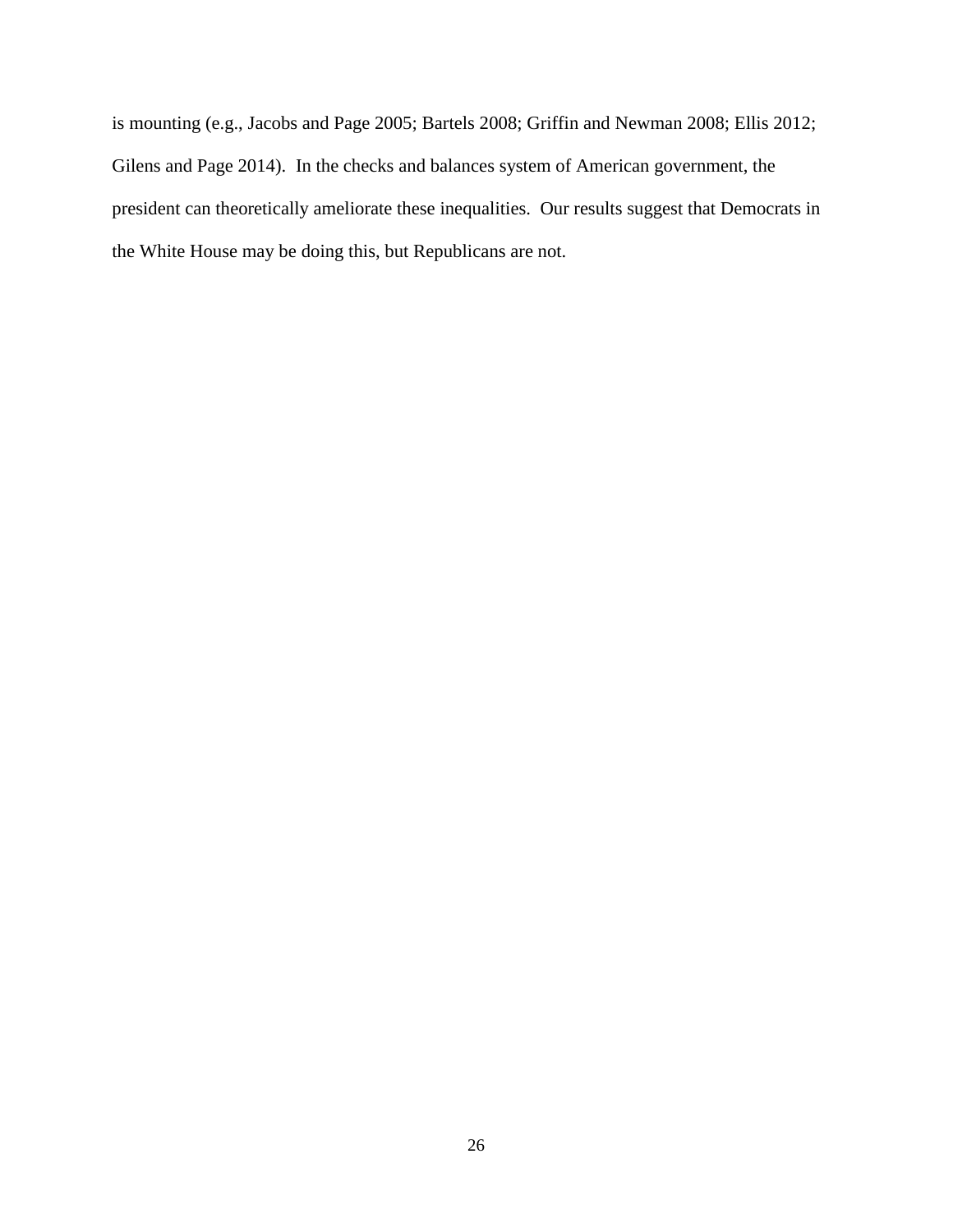# **Appendix**

In matching spending items to budget "functions", we followed Canes-Wrone and Shotts (2004) and Wlezien (2004). Table A1 details the specific matches between GSS items and budgetary figures. Table A2 compares the percentage of cases with congruence we found in each domain using Canes-Wrone and Shotts' measure to those reported by Canes-Wrone and Shotts (2004, 692). The vectors of percentages correlate at .96.

| GSS Item                 | <b>Budget function</b>                                                                                                                              | Years                                                                                                           |
|--------------------------|-----------------------------------------------------------------------------------------------------------------------------------------------------|-----------------------------------------------------------------------------------------------------------------|
| Defense                  | Defense (total)                                                                                                                                     | All GSS years (1974-1978,<br>1980, 1982-1991, 1993, 1994,<br>1996, 1998, 2000, 2002,<br>2004, 2006, 2008, 2010) |
| Foreign Aid              | International affairs $(151+152)$<br><b>International Development and</b><br>Humanitarian assistance +<br><b>International Security Assistance)</b> | All GSS years                                                                                                   |
| Space                    | Space $(253+254+255)$                                                                                                                               | All GSS years                                                                                                   |
| Environment              | Environment $(301+302+304+306)$                                                                                                                     | All GSS years                                                                                                   |
| <b>National Parks</b>    | Recreational resources (303)                                                                                                                        | 1984-1991, 1993, 1994, 1996,<br>1998, 2000, 2002, 2004,<br>2006, 2008, 2010                                     |
| Ground<br>Transportation | Ground Transportation (401)                                                                                                                         | 1984-1991, 1993, 1994, 1996,<br>1998, 2000, 2002, 2004,<br>2006, 2008, 2010                                     |
| <b>Cities</b>            | Community and Regional<br>Development $(451+452)$                                                                                                   | All GSS years                                                                                                   |
| Education                | Education $(501+502+503)$                                                                                                                           | All GSS years                                                                                                   |
| Health                   | Health $(550)$                                                                                                                                      | All GSS years                                                                                                   |
| Welfare                  | Income Security $(604+605+609)$                                                                                                                     | All GSS years                                                                                                   |
| Crime                    | Administration of Justice (750)                                                                                                                     | All GSS years                                                                                                   |

TABLE A1: MATCHING GSS ITEMS TO BUDGET FUNCTIONS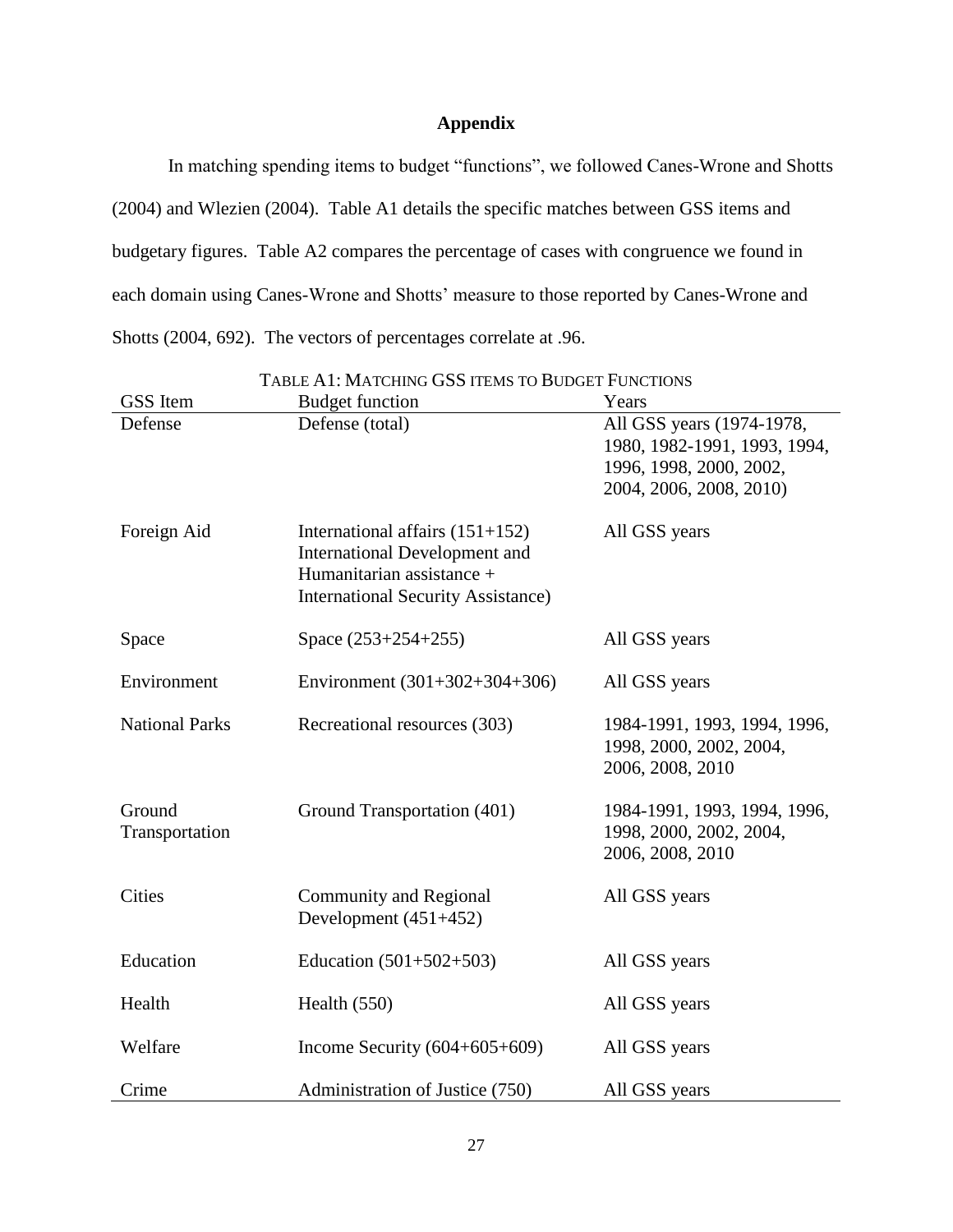| <b>Issue</b>                 | % Congruence                  | % Congruence        |  |
|------------------------------|-------------------------------|---------------------|--|
|                              | <b>Canes-Wrone and Shotts</b> | <b>Our Analysis</b> |  |
| Crime                        | 92                            | 88                  |  |
| Defense                      | 32                            | 35                  |  |
| Education                    | 57                            | 60                  |  |
| Environment                  | 41                            | 52                  |  |
| Foreign Aid                  | 32                            | 21                  |  |
| <b>Ground Transportation</b> | 33                            | 33                  |  |
| <b>Health Care</b>           | 92                            | 88                  |  |
| <b>National Parks</b>        | 15                            | 33                  |  |
| Space                        | 9                             | 8                   |  |
| Welfare                      | 50                            | 50                  |  |

TABLE A2: POLICY CONGRUENCE BY ISSUE, CANES-WRONE AND SHOTTS AND OUR ANALYSES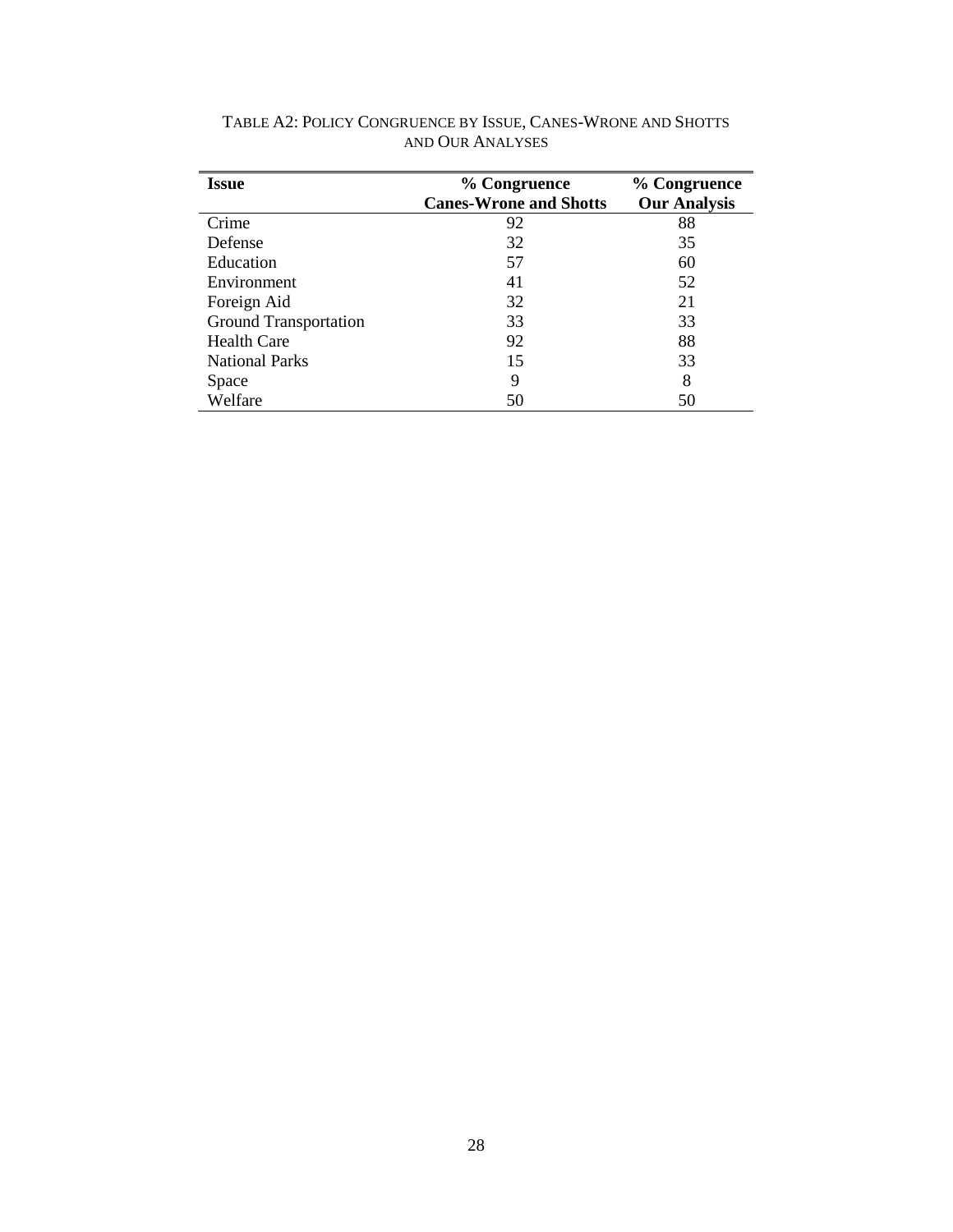#### **WORKS CITED**

- Baker, Ross K. 2008. *House and Senate*, 4<sup>th</sup> Ed. New York: Norton.
- Bartels, Larry M. 2008. *Unequal Democracy: The Political Economy of the New Gilded Age*. Princeton, NJ: Princeton University Press.
- Bhatti, Yosef and Robert S. Erikson. 2011. "How Poorly Are the Poor Represented in the U.S. Senate?" In *Who Gets Represented?* Peter K. Enns and Christopher Wlezien, eds. New York, NY: Russell Sage Foundation, 223-246.
- Bishin, Benjamin G. 2009. *Tyranny of the Minority: The Subconstituency Theory of Representation.* Philadelphia, PA: Temple University Press.
- Bruner, Eric, Stephen L. Ross, and Ebonya Washington. 2013. "Does Less Income Mean Less Representation?" *American Economic Journal: Economic Policy* 5(2): 53-76.
- Butler, Daniel M. 2014. *Representing the Advantaged: How Politicians Reinforce Inequality*. New York, NY: Cambridge University Press.
- Canes-Wrone, Brandice. 2001. "The President's Legislative Influence from Public Appeals." *American Journal of Political Science* 45(2): 313-29.
- Canes-Wrone, Brandice and Kenneth W. Shotts. 2004. "The Conditional Nature of Presidential Responsiveness to Public Opinion." *American Journal of Political Science* 48(4): 690- 706.
- Canon, David T. 1999. *Race, Redistricting, and Representation*: *The Unintended Consequences of Black Majority Districts.* Chicago, IL: University of Chicago Press.
- Clinton, Joshua A. 2006. "Representation in the Congress: Constituents and Roll Calls in the 106th House." *Journal of Politics* 68 (2): 397–409.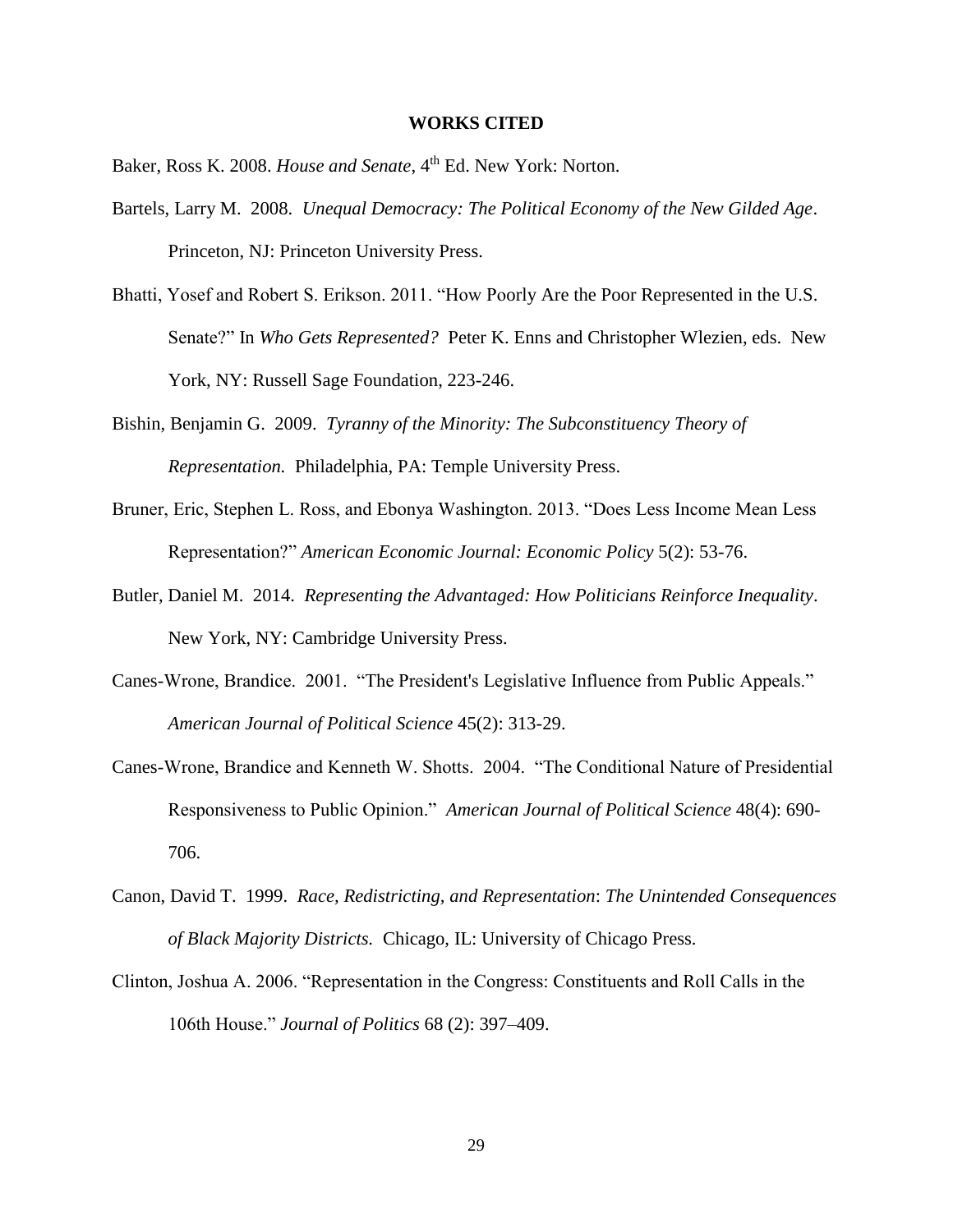- Cohen, Jeffrey E. 1997. *Presidential Responsiveness and Public Policy-Making*. Ann Arbor, MI: University of Michigan Press.
- \_\_\_\_\_. 2015. *Presidential Leadership in Public Opinion: Causes and Consequences*. New York, NY: Cambridge University Press.
- Conley, Patricia. 2005. "The American Presidency and the Politics of Democratic Inclusion." in *The Politics of Democratic Inclusion*, Rodney E. Hero and Christina Wolbrecht, eds., Philadelphia, PA: Temple University Press, pp. 314-34.

Downs, Anthony. 1954. *An Economic Theory of Democracy*. New York, NY: Harper and Row.

- Druckman, James N. and Lawrence R. Jacobs. 2009. "Presidential Responsiveness to Public Opinion." In *The Oxford Handbook of the American Presidency*, George C. Edwards III and William G. Howell eds. New York, NY: Oxford University Press, 160-181.
- \_\_\_\_\_. 2011. "Segmented Representation: The Reagan White House and Disproportionate Representation." In *Who Gets Represented?* Peter K. Enns and Christopher Wlezien, eds. New York, NY: Russell Sage Foundation, 166-188.
- Druckman, James N., Lawrence R. Jacobs, and Eric Ostermeier. 2004. "Candidate Strategies to Prime Issues and Image." *Journal of Politics* 66(4): 1180-1202.
- Ellis, Christopher. 2012. "Understanding Economic Biases in Representation: Income, Resources, and Policy Representation in the 110<sup>th</sup> House." *Political Research Quarterly* 65(4): 938-51.
- \_\_\_\_\_. 2013. "Social Context and Economic Biases in Representation." *Journal of Politics*  75(3): 773-786.
- Enns, Peter K. and Christopher Wlezien, eds. 2011. *Who Gets Represented?* New York, NY: Russell Sage Foundation.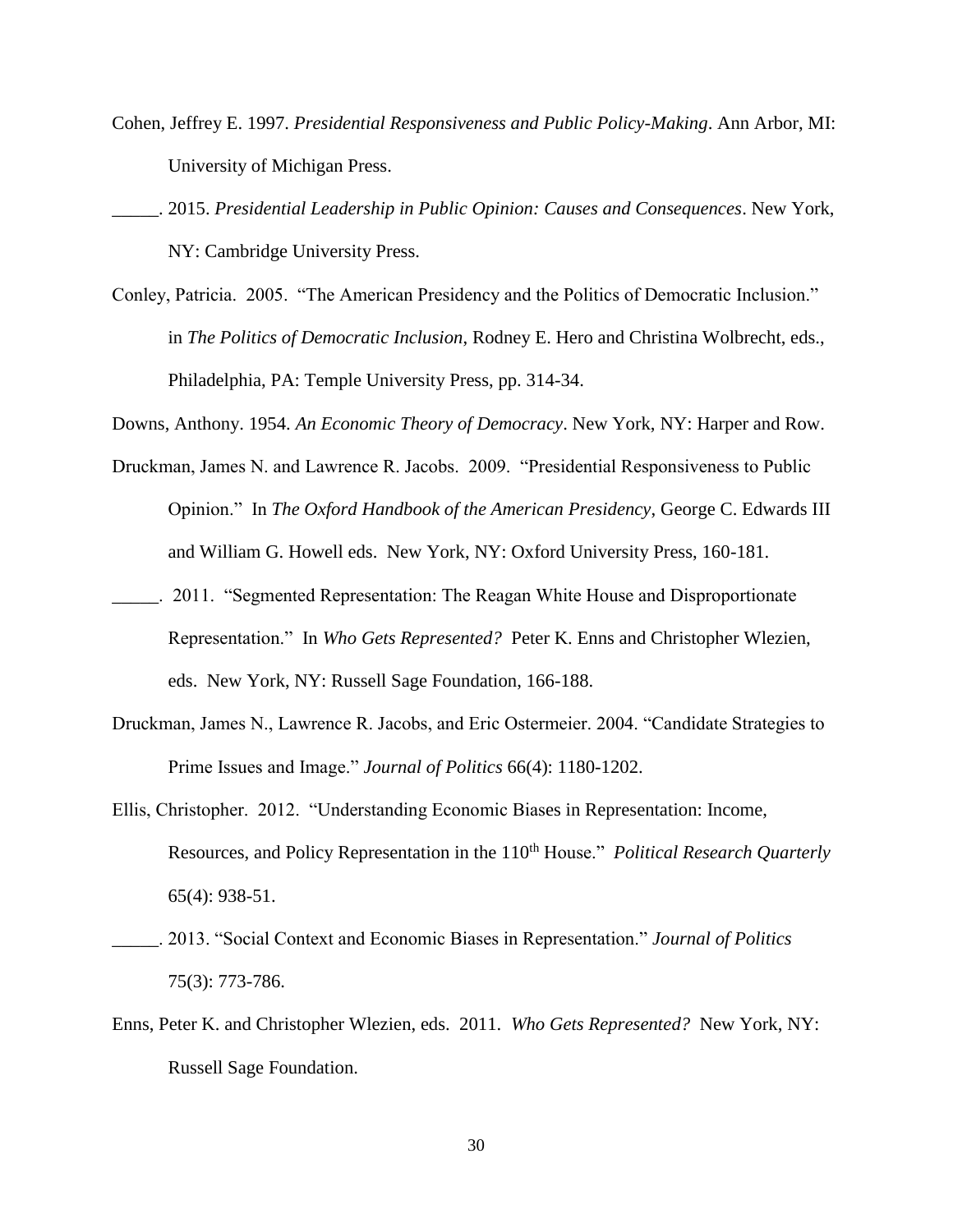- Erikson, Robert S., Michael B. MacKuen, and James A. Stimson. 2002. *Macro Polity*. New York, NY: Cambridge University Press.
- Eshbaugh-Soha, Matthew and Brandon Rottinghaus. 2013. "Presidential Position Taking and the Puzzle of Representation." *Presidential Studies Quarterly* 43(1): 1-15.
- Fiorina, Morris P. 1974. *Representatives, Roll Calls, and Constituencies*. Lexington, MA: Lexington Books.
- Flavin, Patrick. 2012. "Income Inequality and Policy Representation in the American States." *American Politics Research* 40(1): 29-59.
- \_\_\_\_\_. 2015. "Campaign Finance Laws, Policy Outcomes, and Political Equality in the American States." *Political Research Quarterly* 68(1): 77-88.
- Gilens, Martin. 2012. *Affluence and Influence: Economic Inequality and Political Power in America*. Princeton, NJ: Princeton University Press and Russell Sage.
- Gilens, Martin and Benjamin I. Page. 2014. "Testing Theories of American Politics: Elites, Interest Groups, and Average Citizens." *Perspectives on Politics* 12(3): 564-81.
- Griffin, John D., and Brian Newman. 2005. "Are Voters Better Represented?" *Journal of Politics* 67(4): 1206-27.
- \_\_\_\_\_. 2008. *Minority Report: Evaluating Political Equality in America.* Chicago, IL: University of Chicago Press.
- \_\_\_\_\_. 2013. "Voting Power, Policy Representation, and Disparities in Voting's Rewards." *Journal of Politics* 75(1): 52-64.
- Grose, Christian R. 2011. *Congress in Black and White: Race and Representation in Washington and at Home*. New York, NY: Cambridge University Press.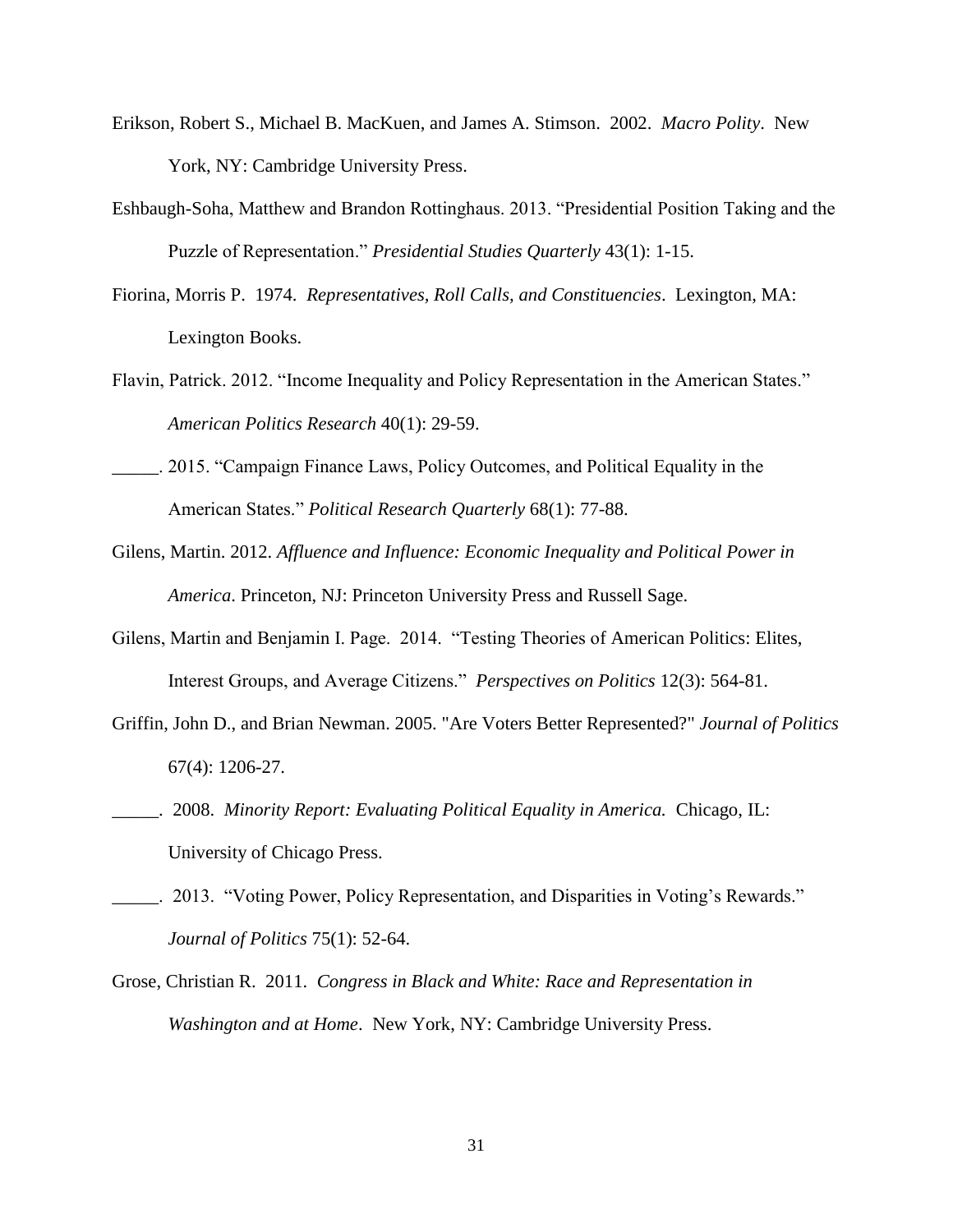- Groseclose, Timothy and Nolan McCarty. 2001. "The Politics of Blame: Bargaining before and Audience." *American Journal of Political Science* 45(1): 100-119.
- Hagle, Timothy M. and Glen E. Mitchell, II. 1992. "Goodness-of–Fit Measures for Probit and Logit." *American Journal of Political Science* 36(3): 762-84.
- Hero, Rodney E. and Robert R. Preuhs. 2013. *Black-Latino Relations in U.S. National Politics: Beyond Conflict or Cooperation.* New York, NY: Cambridge University Press.
- Howell, William G. 2003. *Power without Persuasion: The Politics of Direct Presidential Action.*  Princeton, NJ: Princeton University Press.
- Jacoby, William G. 1994. "Public Attitudes Toward Government Spending." *American Journal of Political Science* 38(2): 336-61.
- Jacobs, Lawrence R. and Benjamin I. Page. 2005. "Who Influences U.S. Foreign Policy?" *American Political Science Review* 99(1): 107-23.
- Kiewiet, D. Roderick and Matthew D. McCubbins. 1985. "Appropriations Decisions as a Bilateral Bargaining Game between President and Congress." *Legislative Studies Quarterly* 10(2): 181-201.
- Kiewiet, D. Roderick and Matthew D. McCubbins. 1988. "Presidential Influence on Congressional Appropriations Decisions." *American Journal of Political Science* 32(3): 713-36.
- Kinder, Donald R. and Nicholas Winter. 2001. "Exploring the Racial Divide: Blacks, Whites, and Opinion on National Policy." *American Journal of Political Science* 45(2): 439-56.
- Lax, Jeffrey R. and Justin H. Phillips. 2009. "Gay Rights in the States: Public Opinion and Policy Responsiveness." *American Political Science Review* 103(3): 367-386.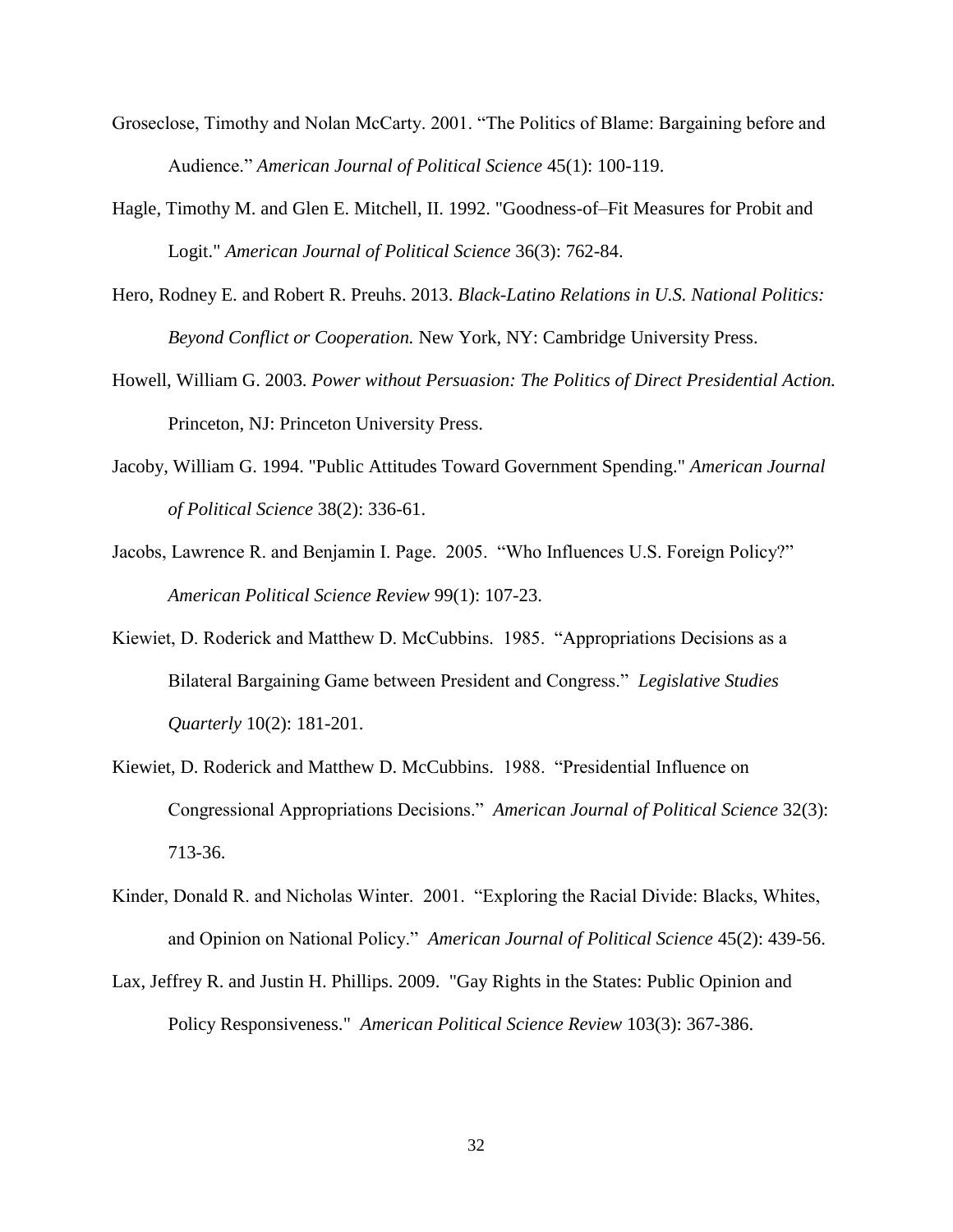- Minta, Michael D. 2011. *Oversight: Representing the Interests of Blacks and Latinos in Congress*. Princeton, NJ: Princeton University Press.
- Page, Benjamin I. and Robert Y. Shapiro. 1983. "Effects of Public Opinion on Policy." *American Political Science Review* 77(1): 175-90.
- Pitken, Hannah. 1967. *The Concept of Representation*. Berkley, CA: University of California Press.
- Rigby, Elizabeth and Gerald C. Wright. 2011. "Whose Statehouse Democracy? Policy Responsiveness to Poor Versus Rich Constituents in Poor Versus Rich States." In *Who Gets Represented?* Peter K. Enns and Christopher Wlezien, eds. New York, NY: Russell Sage Foundation, 189-222.
- \_\_\_\_\_. 2013. "Political Parties and Representation of the Poor in the American States." *American Journal of Political Science* 57(3): 552-565.
- Rothenberg, Lawrence S. and Mitchell S. Sanders. 2007. "Still Shirking." *Political Research Quarterly* 60(1): 163-164.
- Rottinghaus, Brandon. 2006. "Rethinking Presidential Responsiveness: The Public Presidency and Rhetorical Congruence, 1953-2001." *Journal of Politics* 68(3): 720-32.
- Soroka, Stuart N. and Christopher Wlezien. 2008. "On the Limits to Inequality in Representation." *PS: Political Science and Politics* 41(2): 319-27.
- Soroka, Stuart N. and Christopher Wlezien. 2011. "Inequality in Policy Responsiveness?" In *Who Gets Represented?* Peter K. Enns and Christopher Wlezien, eds. New York, NY: Russell Sage Foundation, 285-310.

Tate, Katherine. 2003. *Black Faces in the Mirror*. Princeton, NJ: Princeton University Press.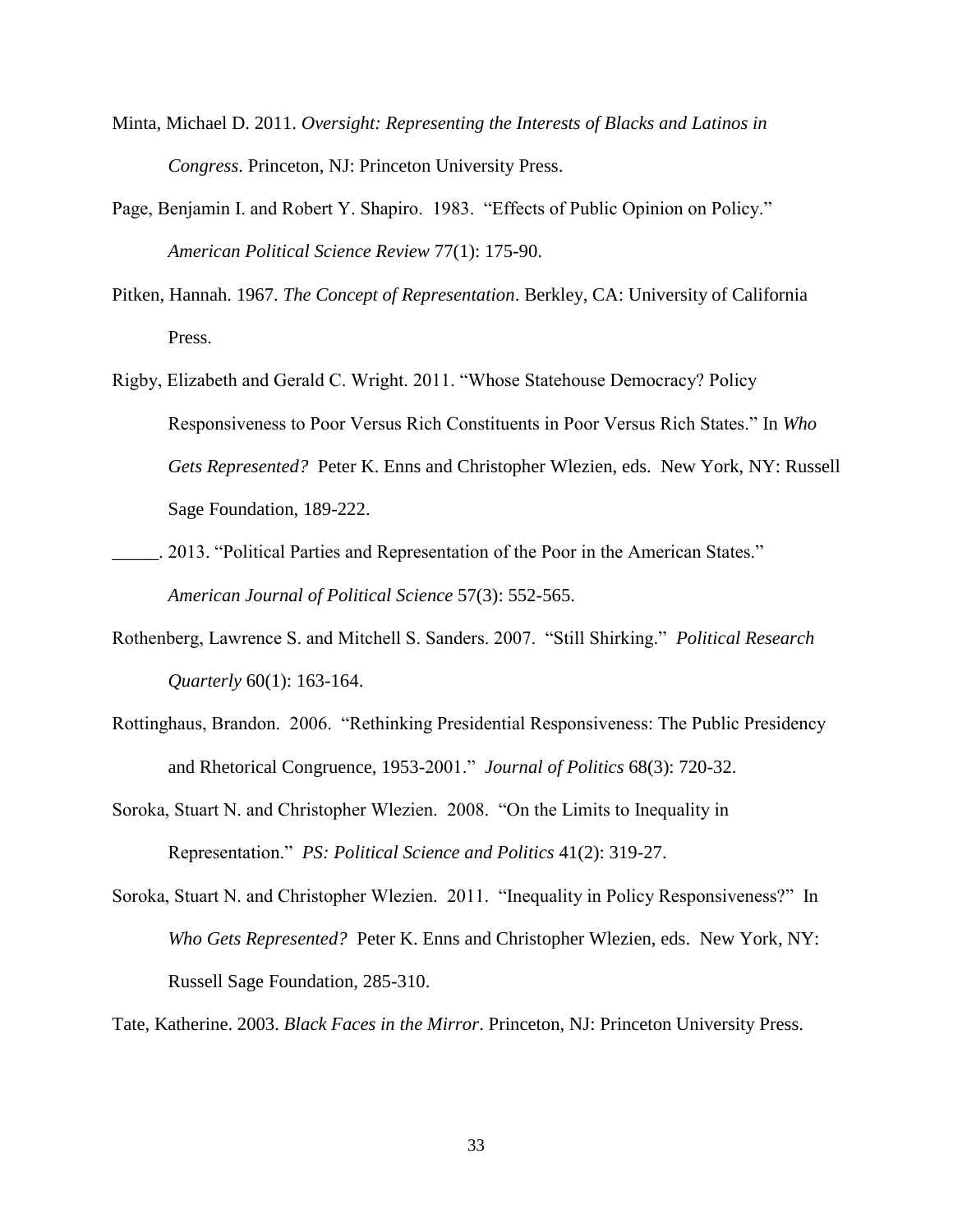- Ura, Joseph Daniel and Christopher R. Ellis. 2008. "Income, Preferences, and the Dynamics of Policy Responsiveness." *PS: Political Science and Politics* 41(4): 785-794
- Verba, Sidney. 2003. "Would the Dream of Political Equality Turn Out to Be a Nightmare?" *Perspectives on Politics* 1(4): 663-680.
- Verba, Sidney, Kay L. Schlozman, and Henry E. Brady. 1995. *Voice and Equality: Civic Voluntarism in American Politics.* Cambridge, MA: Harvard University Press.
- Waterman, Richard W., Robert Wright, and Gilbert St. Clair. 1999. *The Image-is-Everything Presidency: Dilemmas in American Leadership*. Boulder, CO: Westview.
- Wlezien, Christopher. 1995. "The Public as Thermostat: Dynamics of Preferences for Spending." *American Journal of Political Science* 39(4): 981-1000.
- Wlezien, Christopher. 2004. "Patterns of Representation: Dynamics of Public Preferences and Policy." *Journal of Politics* 66(1): 1-24.
- Wlezien, Christopher and Stuart Soroka. 2011. "Inequality in Policy Responsiveness?" in *Who Gets Represented?* (Peter Enns and Christopher Wlezien,eds.) Russell Sage Foundation, pp. 285-310.
- Wood, B. Dan. 2009. *The Myth of Presidential Representation*. New York, NY: Cambridge University Press.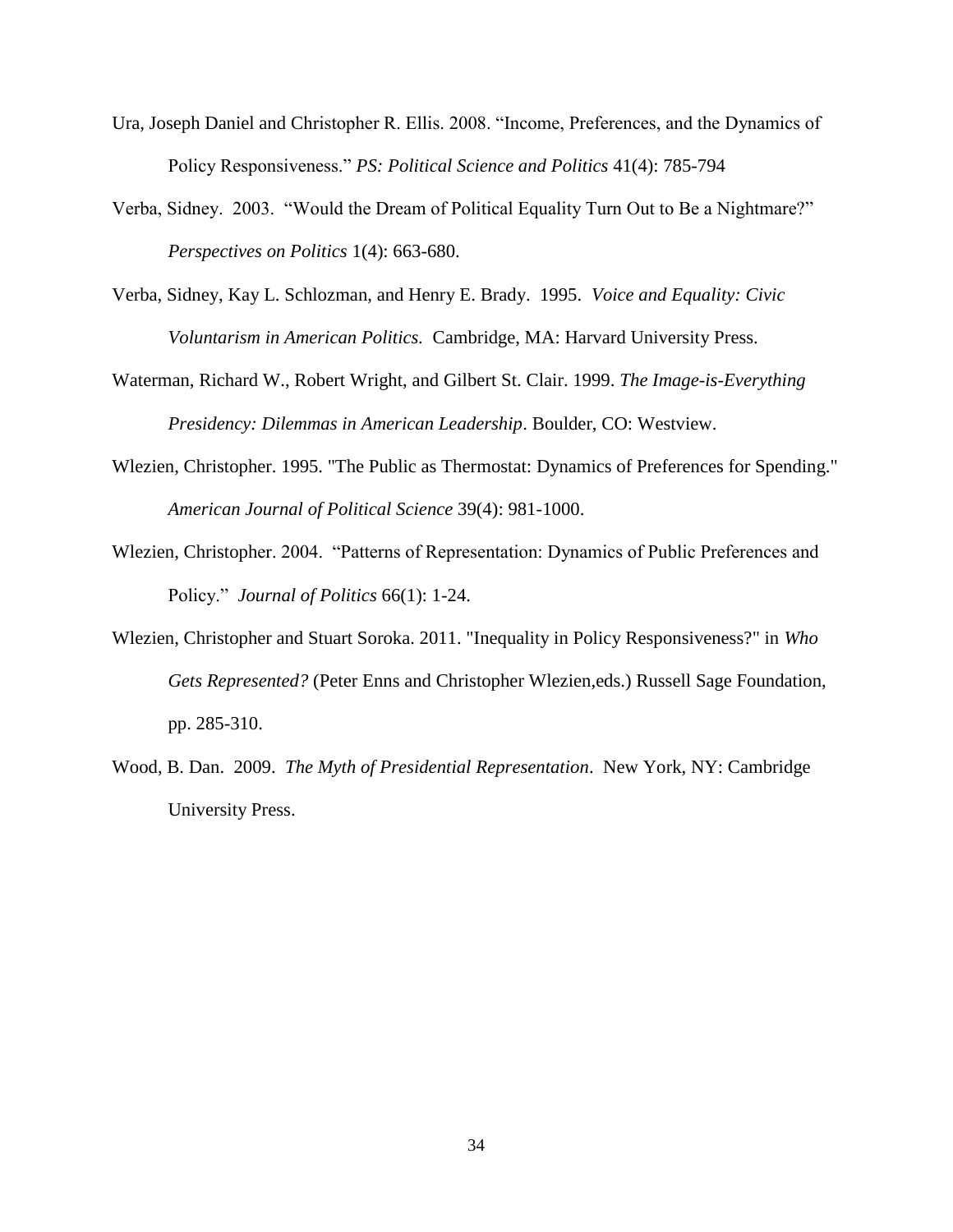|                                | All Presidents |             |           | <b>Democratic Presidents</b> | <b>Republican Presidents</b> |             |
|--------------------------------|----------------|-------------|-----------|------------------------------|------------------------------|-------------|
|                                | All Cases      | Conflicting | All Cases | Conflicting                  | All Cases                    | Conflicting |
|                                |                | Preferences |           | Preferences                  |                              | Preferences |
| <b>Blacks</b>                  | 28%            | 18%         | 35%       | 47%                          | 24%                          | 9%          |
| Whites                         | 34             | 47          | 36        | 41                           | 33                           | 47          |
| Difference                     | $6^{**}$       | $28***$     |           | 6                            | $9***$                       | $37***$     |
| N                              | 270            | 60          | 93        | 17                           | 177                          | 43          |
|                                |                |             |           |                              |                              |             |
| Low Income                     | 27             | 13          | 31        | 22                           | 24                           | 10          |
| Middle Income                  | 32             | 51          | 34        | 56                           | 31                           | 50          |
| Difference                     | $6^{**}$       | $38***$     | 3         | 33                           | $7**$                        | $40^{**}$   |
| N                              | 270            | 39          | 93        | 9                            | 177                          | 30          |
|                                |                |             |           |                              |                              |             |
| Low Income                     | 27             | 14          | 31        | 25                           | 24                           | 11          |
| High Income                    | 34             | 53          | 37        | 67                           | 32                           | 49          |
| Difference                     | $7***$         | $39***$     | 6         | 42                           | $8^{**}$                     | $38***$     |
| N<br>$\ddot{\phantom{1}}$<br>¢ | 270            | 49          | 93        | 12                           | 177                          | 37          |

TABLE 1: PERCENTAGE OF CASES WITH CONGRUENCE, BY RACE AND INCOME

 $*$  denotes  $p < .05;$   $*$   $p < .01$ .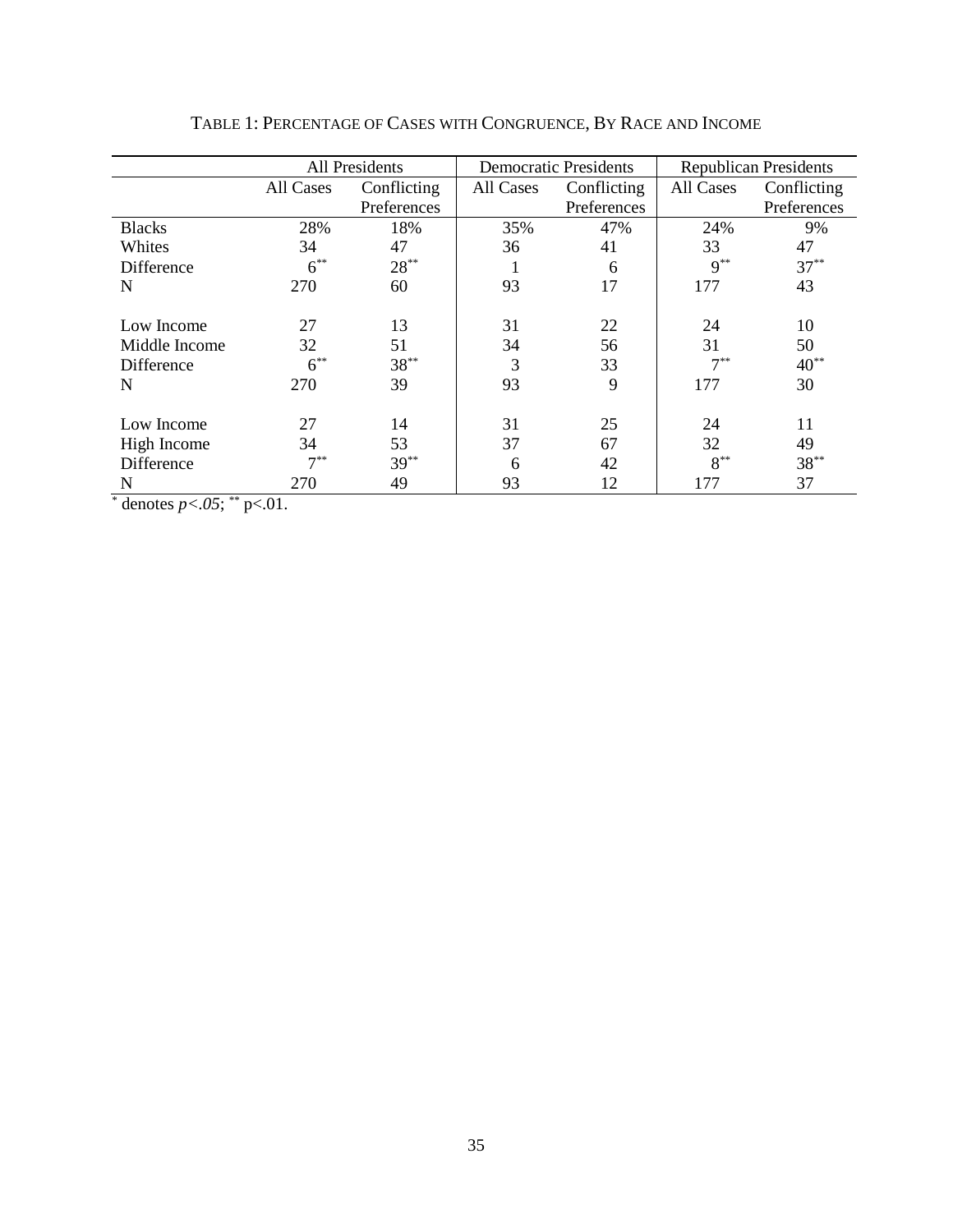|                                          | <b>Democratic Presidents</b> |         |        | <b>Republican Presidents</b> |         |         |
|------------------------------------------|------------------------------|---------|--------|------------------------------|---------|---------|
|                                          | (1)                          | (2)     | (3)    | (4)                          | (5)     | (6)     |
| <b>Blacks' Preferences</b>               | $3.65**$                     |         | 2.49   | 0.63                         |         | $-1.33$ |
|                                          | (1.40)                       |         | (1.76) | (1.16)                       |         | (1.45)  |
| Whites' Preferences                      |                              | $3.60*$ | 2.06   |                              | $2.82*$ | $3.61*$ |
|                                          |                              | (1.42)  | (1.82) |                              | (1.23)  | (1.50)  |
| Cut Point 1                              | 2.36                         | 1.71    | 2.52   | 0.97                         | 2.04    | 1.63    |
|                                          | (1.00)                       | (0.82)  | (1.03) | (0.87)                       | (0.81)  | (0.93)  |
| Cut Point 2                              | 3.15                         | 2.51    | 3.33   | 1.56                         | 2.64    | 2.23    |
|                                          | (3.15)                       | (0.83)  | (1.05) | (0.88)                       | (0.82)  | (0.93)  |
| % Correctly predicted,<br>modal category | 38                           | 38      | 38     | 46                           | 46      | 46      |
| % Correctly predicted<br>by model        | 54                           | 58      | 42     | 61                           | 62      | 63      |
| % Reduction of error<br>over mode        | 26                           | 33      | 6      | 27                           | 30      | 31      |
| N                                        | 93                           | 93      | 93     | 177                          | 177     | 177     |

TABLE 2: REPRESENTATION OF RACIAL GROUP PREFERENCES BY PRESIDENTIAL PARTY

Standard errors in parentheses; \* significant at 5%; \*\* significant at 1%. Preferences are defined as the percentage of a group preferring more spending minus the percentage of a group preferring less spending. Models estimated via ordered probit and include dummy variables for years and issue domains. Percent reduction of error calculated as % correctly predicted by the model minus the % correctly predicted by the modal category of the dependent variable, divided by 100 minus the % correctly predicted by the modal value (Hagle and Mitchell 1992).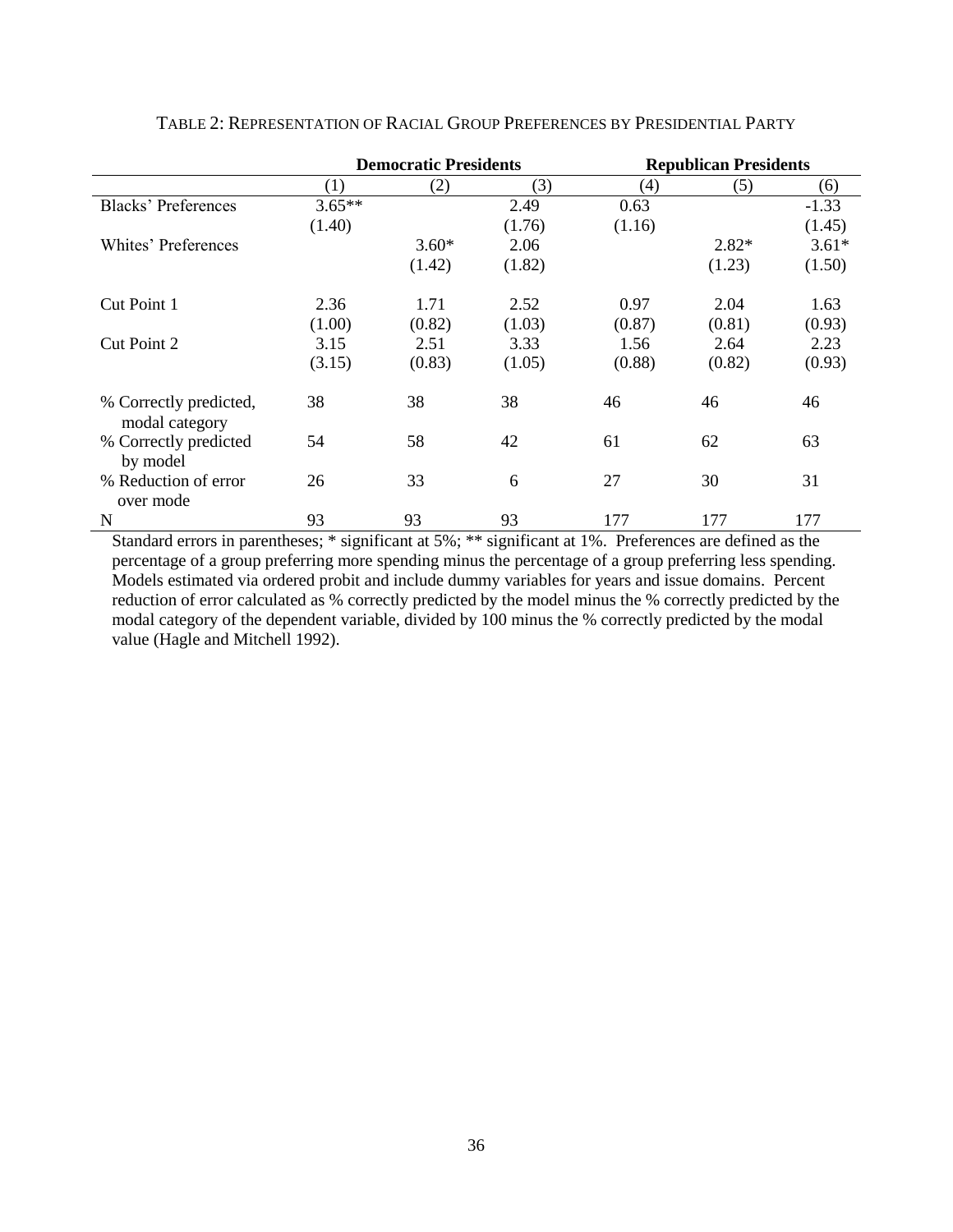|                                | (1)     | (2)     | (3)     | $\left( 4\right)$ | (5)    | (6)    |
|--------------------------------|---------|---------|---------|-------------------|--------|--------|
| Low Income Preferences         | $3.92*$ |         |         | 2.51              | 1.96   |        |
|                                | (1.61)  |         |         | (3.08)            | (2.61) |        |
| Middle Income Preferences      |         | $3.11*$ |         | 1.35              |        | 0.71   |
|                                |         | (1.29)  |         | (2.52)            |        | (3.01) |
| <b>High Income Preferences</b> |         |         | $3.27*$ |                   | 2.02   | 2.63   |
|                                |         |         | (1.32)  |                   | (2.13) | (3.00) |
|                                |         |         |         |                   |        |        |
| Cut Point 1                    | 1.89    | 1.66    | 1.56    | 1.91              | 1.88   | 1.63   |
|                                | (0.89)  | (0.82)  | (0.78)  | (0.89)            | (0.90) | (0.83) |
| Cut Point 2                    | 2.68    | 2.44    | 2.34    | 2.70              | 2.67   | 2.42   |
|                                | (0.90)  | (0.83)  | (0.79)  | (0.90)            | (0.91) | (0.84) |
| % Correctly predicted,         | 38      | 38      | 38      | 38                | 38     | 38     |
| Modal                          |         |         |         |                   |        |        |
| % Correctly predicted,         | 51      | 57      | 55      | 54                | 56     | 57     |
| Model                          |         |         |         |                   |        |        |
| % reduction of error           | 21      | 31      | 28      | 26                | 29     | 31     |
| over mode                      |         |         |         |                   |        |        |
| N                              | 93      | 93      | 93      | 93                | 93     | 93     |

TABLE 3(A): REPRESENTATION OF INCOME GROUP PREFERENCE, DEMOCRATIC PRESIDENTS

# TABLE 3(B): REPRESENTATION OF INCOME GROUP PREFERENCE, REPUBLICAN PRESIDENTS

|                                   | (1)       | (2)         | (3)         | (4)         | (5)         | (6)         |
|-----------------------------------|-----------|-------------|-------------|-------------|-------------|-------------|
| Low Income Preferences            | 1.13      |             |             | $-1.66$     | $-1.82$     |             |
|                                   | (1.24)    |             |             | (1.99)      | (1.66)      |             |
| Middle Income Preferences         |           | 2.24        |             | 3.51        |             | $-1.53$     |
|                                   |           | $(1.23) +$  |             | $(1.96) +$  |             | (2.27)      |
| <b>High Income Preferences</b>    |           |             | 2.88        |             | 3.94        | 4.03        |
|                                   |           |             | $(1.11)$ ** |             | $(1.48)$ ** | $(2.04)^*$  |
|                                   |           |             | $(1.11)$ ** |             |             |             |
| Cut Point 1                       | 1.14      | 1.83        | 2.10        | 1.73        | 1.77        | 1.86        |
|                                   | (0.79)    | $(0.85)*$   | $(0.77)$ ** | $(0.85)*$   | $(0.82)$ *  | $(0.85)*$   |
| Cut Point 2                       | 1.72      | 2.42        | 2.70        | 2.32        | 2.37        | 2.46        |
|                                   | $(0.79)*$ | $(0.85)$ ** | $(0.78)$ ** | $(0.86)$ ** | $(0.83)$ ** | $(0.85)$ ** |
| % Correctly predicted,<br>Modal   | 46        | 46          | 46          | 46          | 46          | 46          |
| % Correctly predicted,<br>Model   | 60        | 62          | 63          | 61          | 64          | 63          |
| % reduction of error<br>over mode | 26        | 30          | 31          | 28          | 33          | 31          |
| N                                 | 177       | 177         | 177         | 177         | 177         | 177         |

Standard errors in parentheses; + significant at 10%; \* significant at 5%; \*\* significant at 1% Models estimated via ordered probit and include dummy variables for years and issue domains. See Table 2 for calculation of percent reduction of error.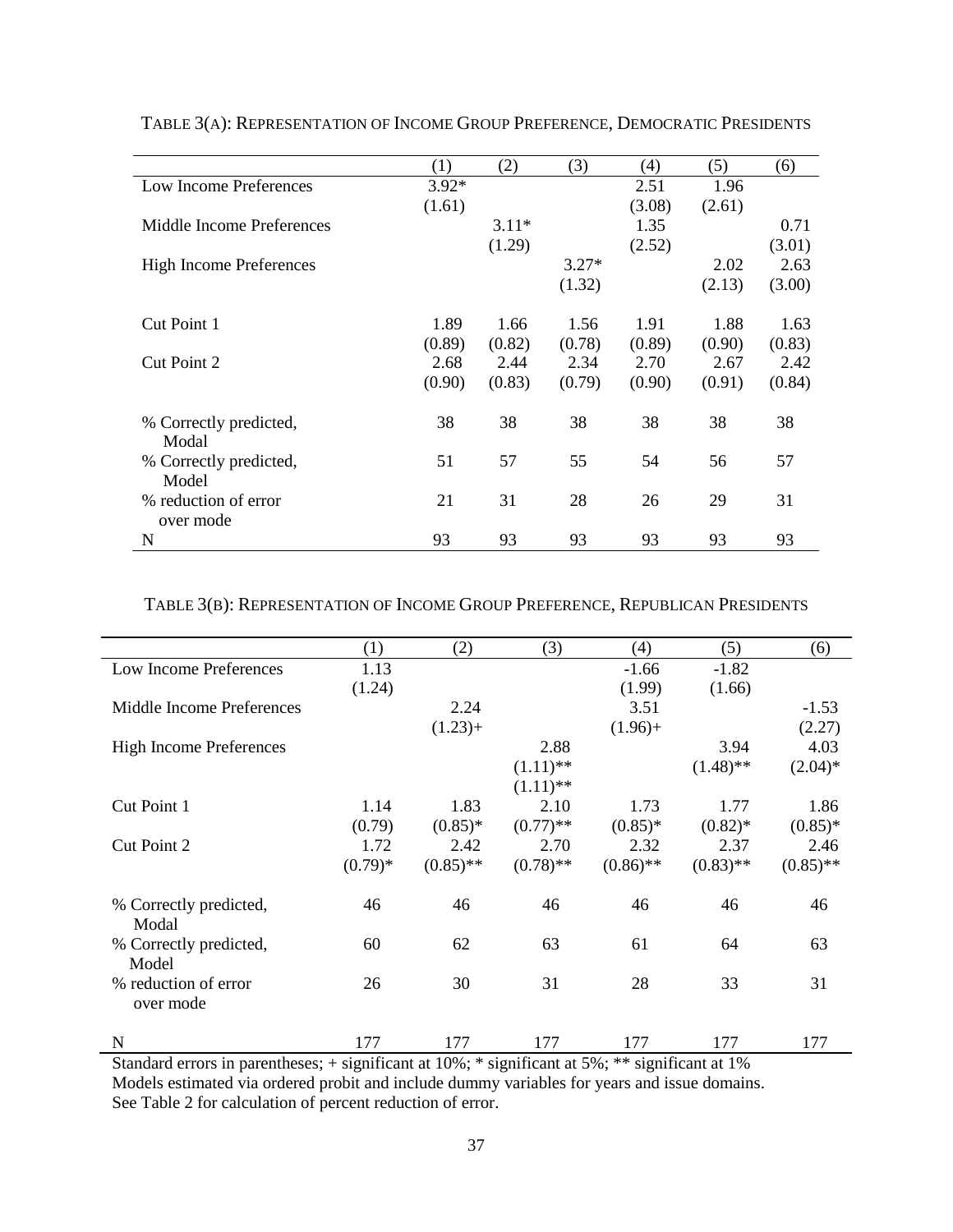|               |                | <b>Democratic Presidents</b> | <b>Republican Presidents</b> |                          |  |  |
|---------------|----------------|------------------------------|------------------------------|--------------------------|--|--|
|               | % All          | % of Conflicting             | % of All                     | % of Conflicting         |  |  |
|               | cases          | <b>Preferences Cases</b>     | Cases                        | <b>Preferences Cases</b> |  |  |
| Low Income    | 32             | 33                           | 28                           | 10                       |  |  |
| Middle Income | 34             | 67                           | 32                           | 33                       |  |  |
| Difference    | 2              | 33                           | $4^*$                        | $23*$                    |  |  |
| N             | 93             | 6                            | 177                          | 30                       |  |  |
|               |                |                              |                              |                          |  |  |
| Low Income    | 32             | 25                           | 28                           | 14                       |  |  |
| High Income   | 34             | 50                           | 34                           | 42                       |  |  |
| Difference    | $\overline{2}$ | 25                           | $6^*$                        | $28*$                    |  |  |
| N             | 93             | 8                            | 177                          | 36                       |  |  |

TABLE 4: PARTY DIFFERENCES IN REPRESENTING COPARTISANS

 $*_{p<.05}$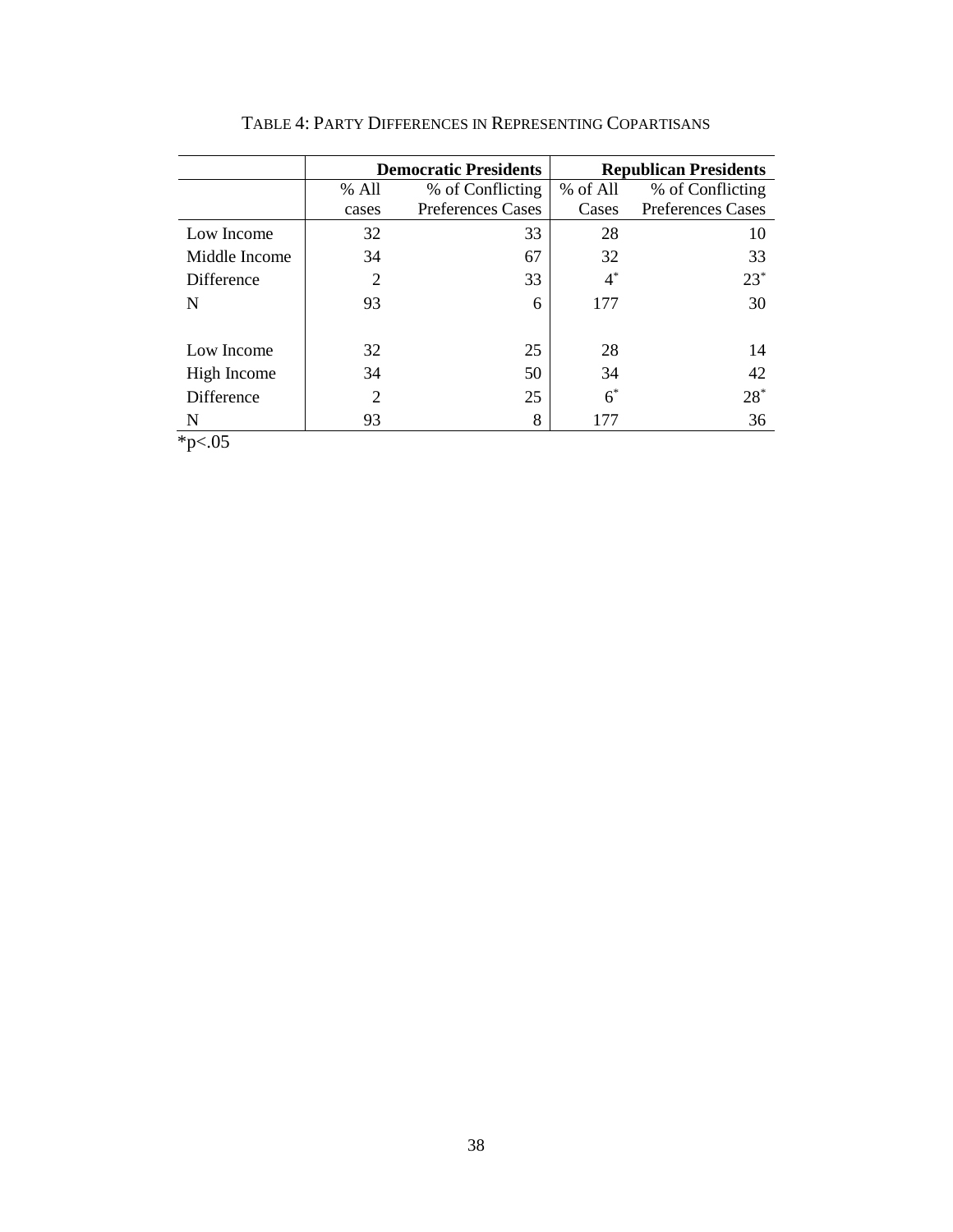